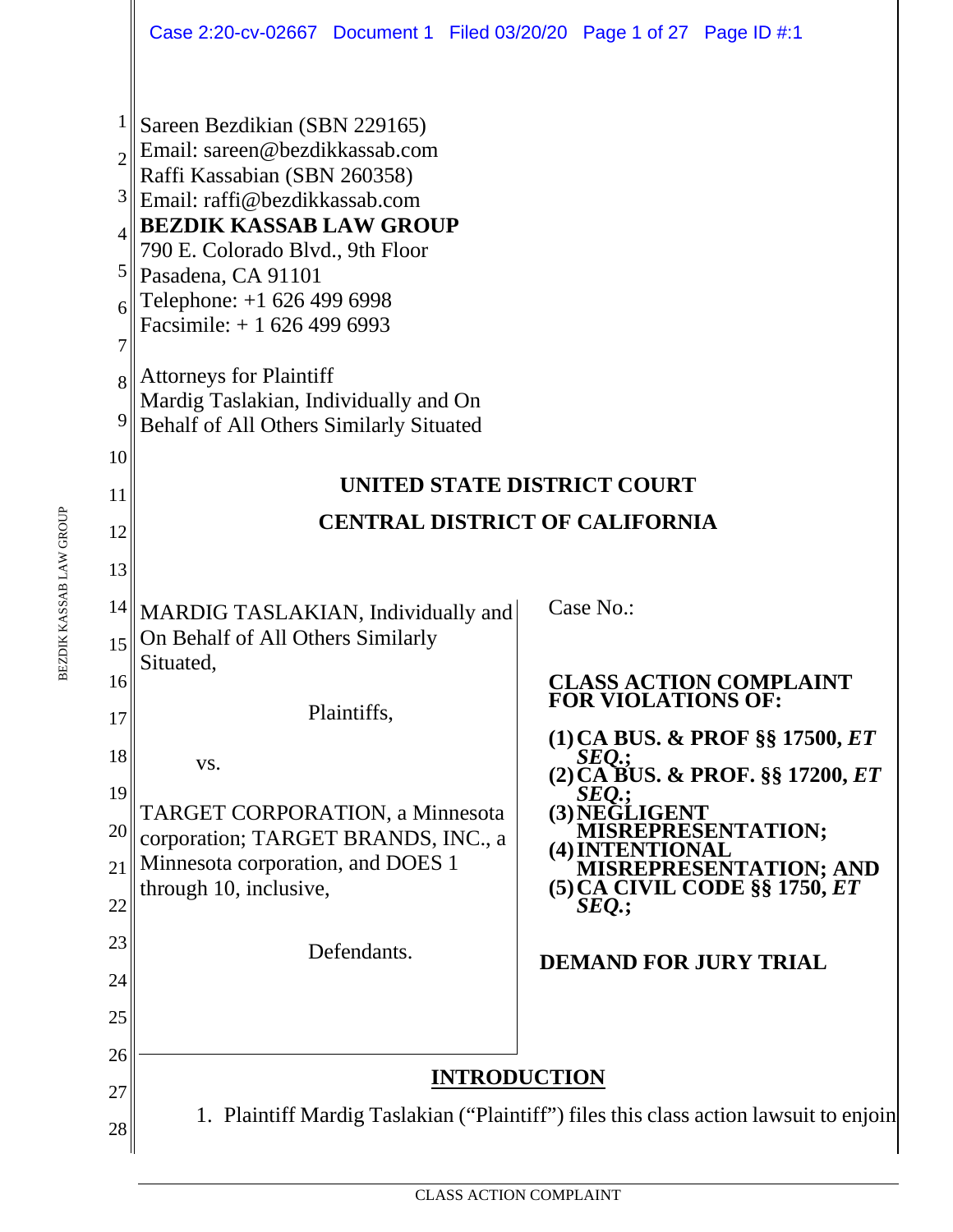1 Defendants Target Corporation and Target Brands, Inc. (collectively, "Defendant" or 2 3 and misleading promotion of its hand sanitizer product that purports to eliminate 99.99% 4 "Target") from engaging in deceptive advertising and business practices concerning false of germs.

5 6 2. Plaintiff purchased Target's product, an alcohol-based hand sanitizer marketed under Target's own brand name up  $\&$  up (the "Hand Sanitizer" or the "product")<sup>[1](#page-1-0)</sup>.

7 8 3. The Hand Sanitizer is advertised, marketed and sold as a product that "kills 99.99% of germs."

9 10 Refreshing Aloe Advanced Hand Sanitizer" or "Compare to Purell® Refreshing Gel 11 4. The Hand Sanitizer is advertised, marketed and sold as to "Compare to Purell® Advanced Hand Sanitizer."[2](#page-1-1)

12 13 studies that support Target's representations. 5. Despite these representations, on information and belief, there are no reliable

14 15<sup>\</sup> ("FDA") wrote a warning letter to competitor national brand Purell (GOJO Industries 16 Inc.) (the "Warning Letter<sup>[3"](#page-1-2)</sup>) – which Target's Hand Sanitizer explicitly compares itself 17 18 19 20 21 6. In fact, on January 17, 2020, the United States Food & Drug Administration to on its labeling and packaging as well as on Target.com – regarding its representations that its alcohol-based hand sanitizer kills 99.99% of germs and could prevent the flu and other viruses. The FDA stated that it is not aware of "any adequate and well-controlled studies demonstrating that killing or decreasing the number of bacteria or viruses on the

- 22
- 23

<span id="page-1-0"></span><sup>24</sup> 1 This lawsuit encompassesthe putative class who purchased either the up & up hand sanitizer or the up & up hand sanitizer with aloe in varying sizes.

<span id="page-1-1"></span><sup>25</sup> 26 2 Some of the prior up & up hand sanitizer bottles included language that said: "Compare to Purell®"

<span id="page-1-2"></span><sup>27</sup> 3 *See* Warning Letter at [https://www.fda.gov/inspections-compliance-enforcement-and-criminal](https://www.fda.gov/inspections-compliance-enforcement-and-criminal-investigations/warning-letters/gojo-industries-inc-599132-01172020)[investigations/warning-letters/gojo-industries-inc-599132-01172020](https://www.fda.gov/inspections-compliance-enforcement-and-criminal-investigations/warning-letters/gojo-industries-inc-599132-01172020) (last viewed March 19, 2020)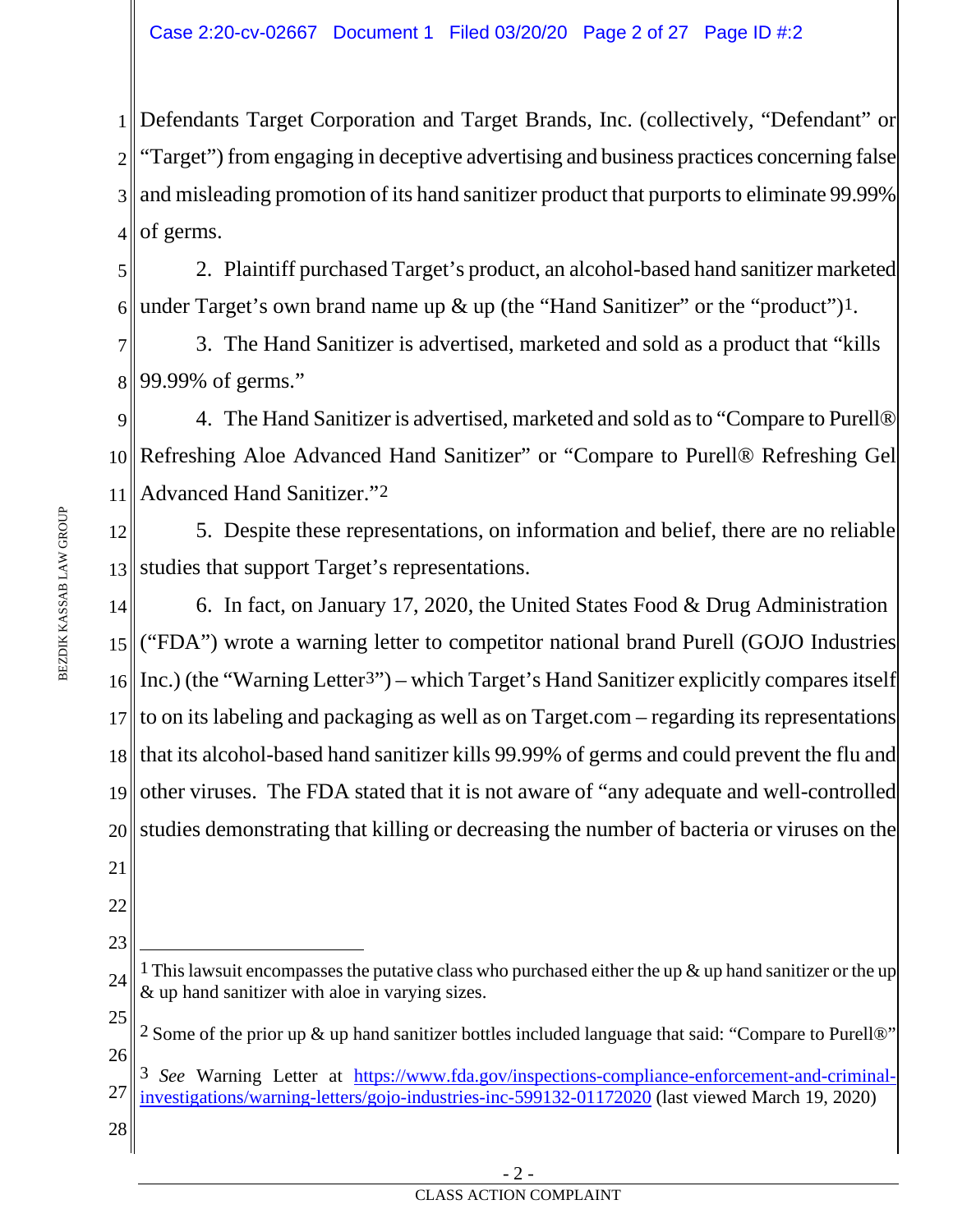1 skin by a certain magnitude produces a corresponding clinical reduction in infection or 2 disease caused by such bacteria or virus.["4](#page-2-0)

3 4 5 6 7 8 9 10 evidence that it prevents infection from the flu or other viruses.<sup>[5](#page-2-1)</sup> 7. Similar to the Purell hand sanitizer, Target's Hand Sanitizer relies on 70% ethyl alcohol as the active ingredient in their hand-sanitizing products and Target itself compares its Hand Sanitizer to Purell's. Therefore, the FDA's Warning Letter, condemning Purell's misrepresentations that its hand sanitizer is intended for reducing or preventing the flu and other viruses, applies equally to Target's Hand Sanitizer. In fact, the FDA explicitly expanded its warning beyond Purell, stating that "we are not aware of a similar OTC [over the counter] product as formulated and labeled" that is supported by

11 12 8. Despite this, Target has represented on its label that the Hand Sanitizer "kills 99.99% of germs."

13 14 private label product to the nationally known brand Purell's more expensive hand 15 sanitizer, Defendant misleads consumers into believing its Hand Sanitizer is as effective 16 17 18 9. By making this representation and by comparing its less expensive in-house as Purell's and can therefore prevent disease or infection from, for example, Coronavirus and flu, along with other claims that go beyond the general intended use of a topical alcohol-based hand sanitizer.

19 20 10. These misrepresentations allow Defendant to unlawfully increase its sales and have an economic edge over their competitors in the marketplace.

21 22 11. This conduct caused Plaintiff, and other similarly situated, damages, requiring restitution and injunctive relief to remedy and to prevent further harm.

- 12. Plaintiff makes the following claims based on personal knowledge, and, as to
- 24

<span id="page-2-0"></span>25

26

23

4 *See* Warning Letter at [https://www.fda.gov/inspections-compliance-enforcement-and-criminal](https://www.fda.gov/inspections-compliance-enforcement-and-criminal-investigations/warning-letters/gojo-industries-inc-599132-01172020)[investigations/warning-letters/gojo-industries-inc-599132-01172020](https://www.fda.gov/inspections-compliance-enforcement-and-criminal-investigations/warning-letters/gojo-industries-inc-599132-01172020) (last viewed March 19, 2020)

- <span id="page-2-1"></span>27 5 *See* Warning Letter at [https://www.fda.gov/inspections-compliance-enforcement-and-criminal](https://www.fda.gov/inspections-compliance-enforcement-and-criminal-investigations/warning-letters/gojo-industries-inc-599132-01172020)[investigations/warning-letters/gojo-industries-inc-599132-01172020](https://www.fda.gov/inspections-compliance-enforcement-and-criminal-investigations/warning-letters/gojo-industries-inc-599132-01172020) (last viewed March 19, 2020)
- 28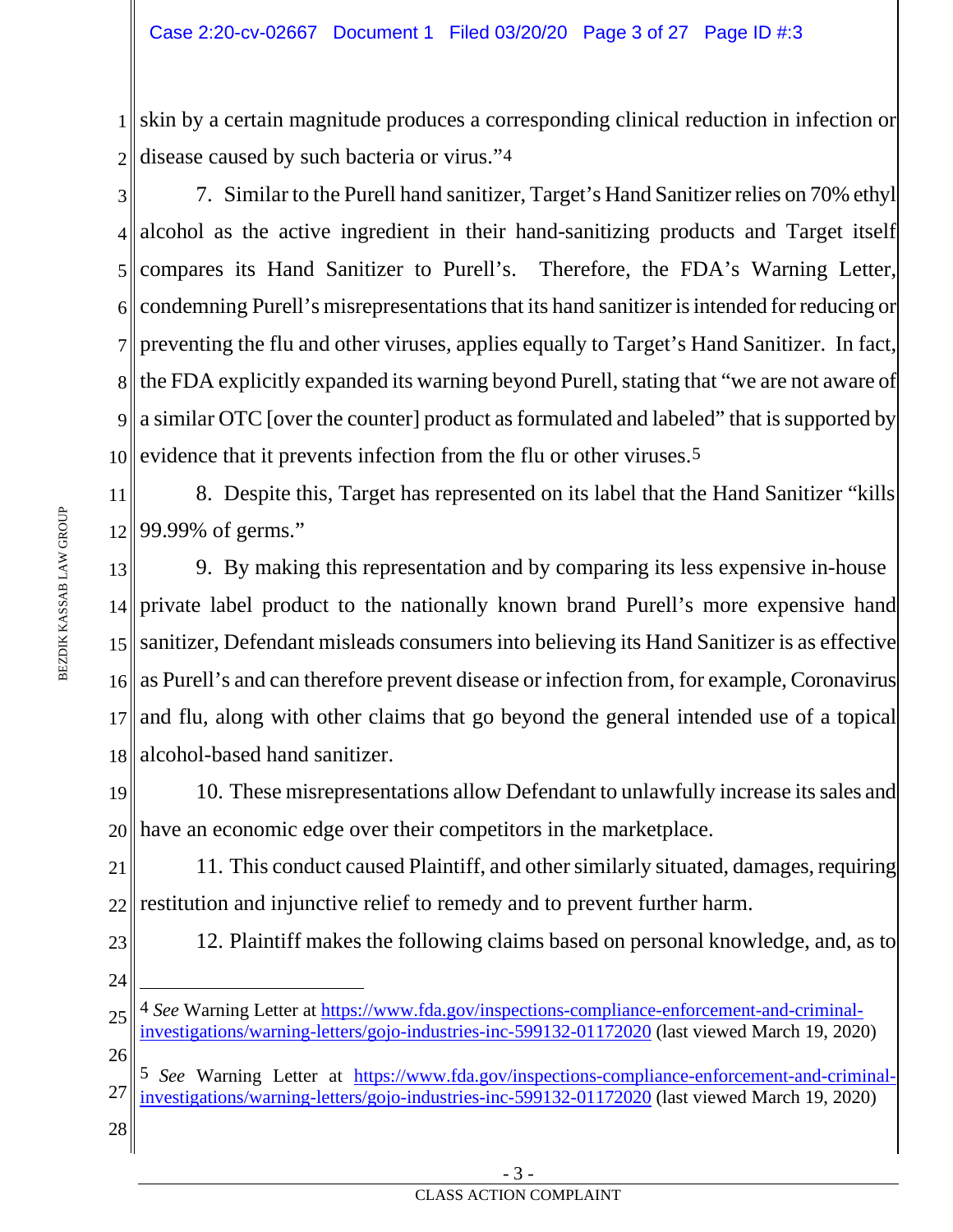1 all other matters, upon information and belief.

2

### **THE PARTIES**

3 4 13. Plaintiff MARDIG TASLAKIAN is a natural person residing in Los Angeles County, in the State of California.

5 6 this Complaint was, a Minnesota corporation which does and did business in its own 7 8 14. Defendant TARGET CORPORATION is now, and at all times mentioned in capacity and/or through affiliates in the State of California at retailstores and distribution centers, as well as online.

9 10 Complaint was a Minnesota corporation and is a wholly owned subsidiary of TARGET 11 CORPORATION which does and did business in its own capacity and/or through 12 affiliates in the State of California at retail stores and distribution centers, as well as 13 15. Defendant TARGET BRANDS, INC. is now and at all times mentioned in this online.

14 15 sanitizers. Defendant conducts extensive business through Internet sales, including 16 17 16. Defendant manufacturers and/or distributes various products, including hand through the website Target.com and enjoys wide retail distribution at numerous stores throughout the United States and California.

18 19 20 21 22 23 24 25 herein as "Doe," at all times mentioned herein, is making or has made a claim to the 26 subject funds described herein below, which is conflicting with the claims of named 27 17. The true names and capacities, whether individual, corporate, associate, or otherwise, of the defendants named herein under the fictious name of DOES 1 through 10, inclusive, and their specific roles and improper actions if any, are unknown to Plaintiff, who, therefore sues defendants by such fictitious names. Plaintiff will ask leave of Court to amend this complaint and insert the true names and capacities of said defendants and pertinent additional facts when the same have been ascertained. Plaintiff is informed and believes and based thereon alleges that each of the defendants designated defendants herein.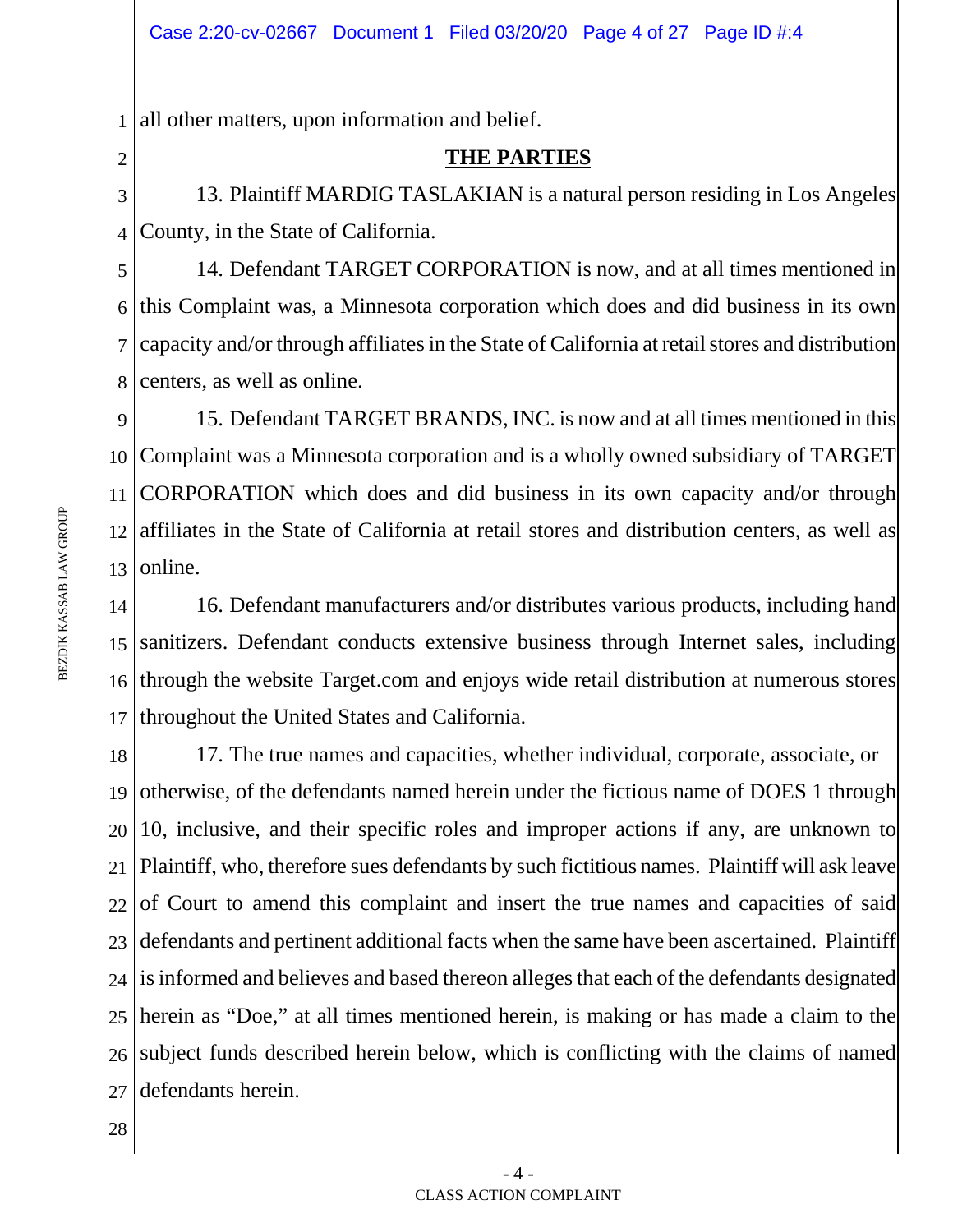### **JURISDICTION AND VENUE**

2 3 4 \$5,000,00[06](#page-4-0) as to all putative Class members, inclusive of attorneys' fees and costs, and 5 18.This Court has jurisdiction over this matter pursuant to the Class Action Fairness Act ("CAFA") because the amount in controversy in this case exceeds injunctive relief. *See* 28 U.S.C. §§ 1332(d).

6 7 is a resident and citizen of the State of California and Defendant is a corporation 8 organized and existing under the laws of the State of Minnesota with its principal place of 9 business in Minnesota. 19. This Court has diversity jurisdiction under 28 U.S.C. § 1332 because Plaintiff

10 11 conducts business in California and sold the subject product to Plaintiff, a California 12 resident. Defendant has sufficient minimum contacts with this State, and otherwise 13 purposely avails itself of the markets in this state through the promotion, sale and 14 marketing of its products in this State, to render the exercise of jurisdiction by this Court 15 permissible under traditional notions of fair play and substantial justice. 20. This Court has personal jurisdiction over the Defendant because Defendant

16 17 18 Angeles, State of California the acts and transactions giving rise to this action occurred in 19 21. Venue is proper in the United States District Court for the Central District of California pursuant to 28 U.S.C. 1391 because Plaintiff resides in the County of Los this district.

20

21

22

23

24

1

## **NATURE OF PLAINTIFFS' CLAIMS**

22. Target is one of the most recognized brands in the United States.

23. On information and belief, as of the date of the filing of this Complaint,

threshold as set by  $28$  U.S.C.  $\S$  1332(d).

<span id="page-4-0"></span><sup>25</sup> 26 27 6 On information and belief, Defendant sells the Hand Sanitizer in its brick and mortarstores and online throughout California. Based upon the advertised price of Defendant's Hand Sanitizer and its statewide availability, Plaintiff is informed, believes, and thereon alleges the class damages exceed the \$5,000,000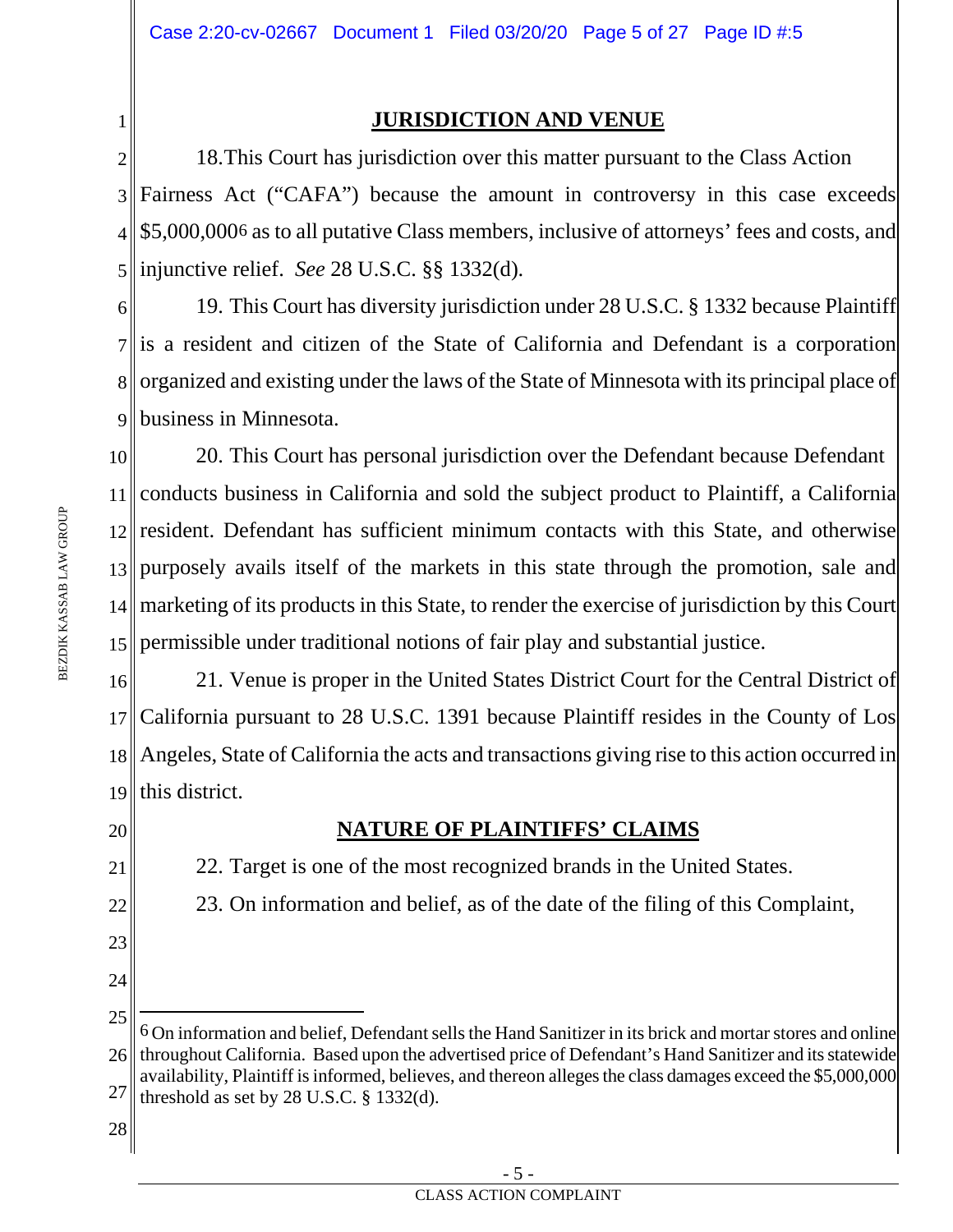1 2 stores across the country. At all times alleged herein, Target was and is a national 3 retail discount mass marketing icon of consumer goods. Target is the  $8<sup>th</sup>$  largest retailer in the United States with over 1,800 brick and mortar

4 with the most number of Target brick and mortar stores in the country, with approximately 300 locations, making up 15% of all Target locations in in the U.S. On its corporate website, Target claims that "75% of the U.S. population lives within 10 miles of a Target store."[7](#page-5-0) 24. On information and belief, as of the date of this filing, California is the state

9 10 oversees the company's private label products, including up  $\&$  up, which offers 11 essential commodities, including healthcare products such as the subject Hand 12 25. Defendant Target Brands Inc. is Target's brand management division that Sanitizer.

13 14 26. The up & up brand claims to offer products of equal quality to national brands at a fraction of the cost, as for example, Purell.

15 16 affirmative misrepresentations regarding its Hand Sanitizer, which it manufactures, 17 27. At all times relevant hereto, Defendant made and continues to make markets and sells in its stores and online through its own website.

18 19 28. Defendant bottles the Hand Sanitizer in different units of 2, 8, and 32 fluid ounce bottles, for individual use.[8](#page-5-1)

20 21 22 29. Defendant advertised, marketed, packaged, and sold its Hand Sanitizer to Plaintiff and other consumers similarly situated in California with the false representation that its Hand Sanitizer "kills 99.99% of germs.\*"

30. The packaging and labeling on the back of the Hand Sanitizer bottle states

24

23

<span id="page-5-0"></span>25 7 *See* <https://corporate.target.com/about> (last viewed March 19, 2020)

- <span id="page-5-1"></span>26 27 8 *See* <https://www.target.com/p/aloe-hand-sanitizer-gel---32-fl-oz---up--38-up--8482-/-/A-14950568> (last viewed March 19, 2020)
- 28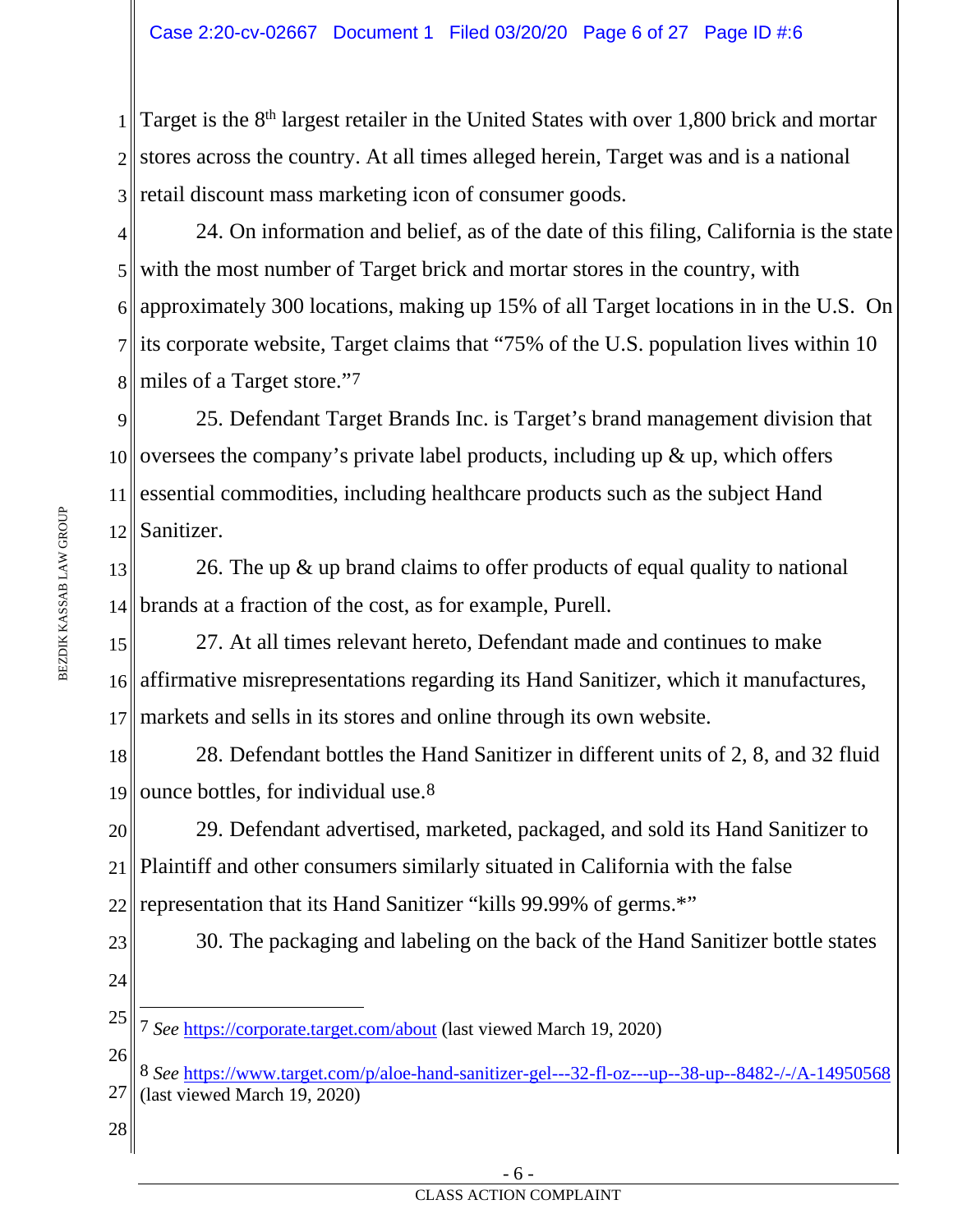1 that it is "Effective at eliminating more than 99.99% of many common harmful germs 2 and bacteria in as little as 15 seconds."<sup>9</sup>

3 4 stating that the product "Compare to Purell® Refreshing Aloe Advanced Hand 5 6 7 manufactured or distributed by GOJO Industries, Inc. distributor of Purell® 8 9 10 31. Defendant advertised, marketed, packaged and sold its Hand Sanitizer by Sanitizer\*\*" or "Compare to Purell® Refreshing Gel Advanced Hand Sanitizer\*\*." The label found on the back of the product states that "\*\*This product is not Refreshing Aloe Advanced Hand Sanitizer" or that "\*\*This product is not manufactured or distributed by GOJO Industries, Inc. distributor of Purell® Gel Advanced Hand Sanitizer."

11 12 and 32 fluid ounce states: 32. On Target.com, the product description for the Hand Sanitizer with aloe 8

13

BEZDIK KASSAB LAW GROUP

BEZDIK KASSAB LAW GROUP

14

15

16

17

18

**Embrace a germ-free environment with the Hand Sanitizer with Aloe from up & up™. Formulated to kill up to 99.99% of germs, this liquid hand sanitizer is enriched with the natural goodness of aloe to hydrate hands and keep them smooth and supple after each use. Free from parabens and aluminum, this gel hand sanitizer is poured in a handy pump bottle that releases just the right amount you need for each application, making for easy onthe-go use.**

19 20

23

**100% Satisfaction Guaranteed.[10](#page-6-1)**

21 22 33. On Target.com, the product description for the Hand Sanitizer (without aloe) 8 and 32 fluid ounce states:

<span id="page-6-0"></span><sup>24</sup> 25 9 As explained in the Warning Letter, Purell® Healthcare Advanced Hand Sanitizer website states that its product "Kills more than 99.99% of most common germs that may cause illness in a healthcare setting, including MRSA & VRE."

<span id="page-6-1"></span><sup>26</sup> 27 10 *See* <https://www.target.com/p/aloe-hand-sanitizer-gel-32-fl-oz-up-38-up-8482/-/A-14950568> (last viewed March 19, 2020)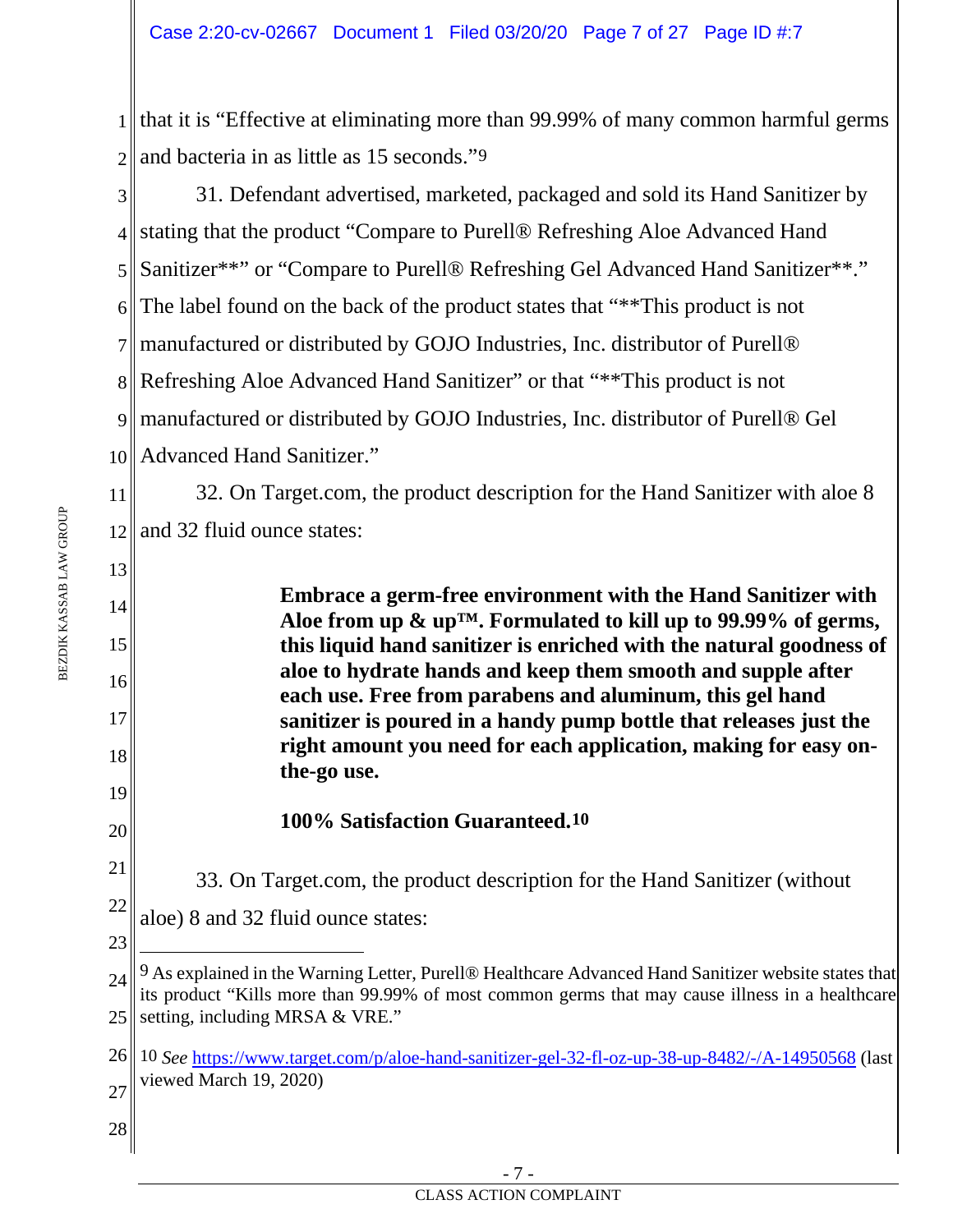**Keeps germs at bay with ease with the help of the Hand Sanitizer from up & up™. Formulated to kill up to 99.99% of germs, this paraben- and aluminum-free liquid hand sanitizer eliminates germs with just one pump while being gentle on your skin. This gel hand sanitizer is poured in a handy pump bottle that releases just the right amount you need for each application, making for easy on-the-go use.**

### **100% Satisfaction Guaranteed.[11](#page-7-0)**

34. On Target.com, the product description for the Hand Sanitizer (with aloe), in the 2 fluid ounce states:

> **No matter where your day takes you, you can stay clean and germfree with the Hand Sanitizer with Aloe - 2 fl oz - Up&Up™™. This effective antibacterial product knocks out nasty germs with ease and leaves behind the cooling, soothing sensation of nourishing aloe.[12](#page-7-1)**

15 35. On Target.com, two of the "Highlights" of the 8 and 32 fluid ounce Hand

16 Sanitizer that Target features and represents for the Hand Sanitizer *with* aloe is:

17 18 **sanitizer with aloe kills up to 99.99% of germs". "Compare to Purell® Refreshing Aloe Advanced Hand Sanitizer"** and **"Hand** 

19 20 Sanitizer that Target features and represents for the Hand Sanitizer *without* aloe is: 21 22 **sanitizer kills up to 99.99% of germs".** 36. On Target.com, two of the "Highlights" of the 8 and 32 fluid ounce Hand **"Compare to Purell® Refreshing Gel Advanced Hand Sanitizer"** and **"Hand** 

23

28

1

2

3

4

5

6

7

8

9

10

11

12

13

<span id="page-7-0"></span><sup>24</sup> 25 11 *See* <https://www.target.com/p/hand-sanitizer-32-fl-oz-up-38-up-8482/-/A-11634442> (last viewed March 19, 2020)

<span id="page-7-1"></span><sup>26</sup> 12 *See* <https://www.target.com/p/hand-sanitizer-with-aloe-2-fl-oz-up-38-up-8482/-/A-11634441> (last 27 viewed March 19, 2020)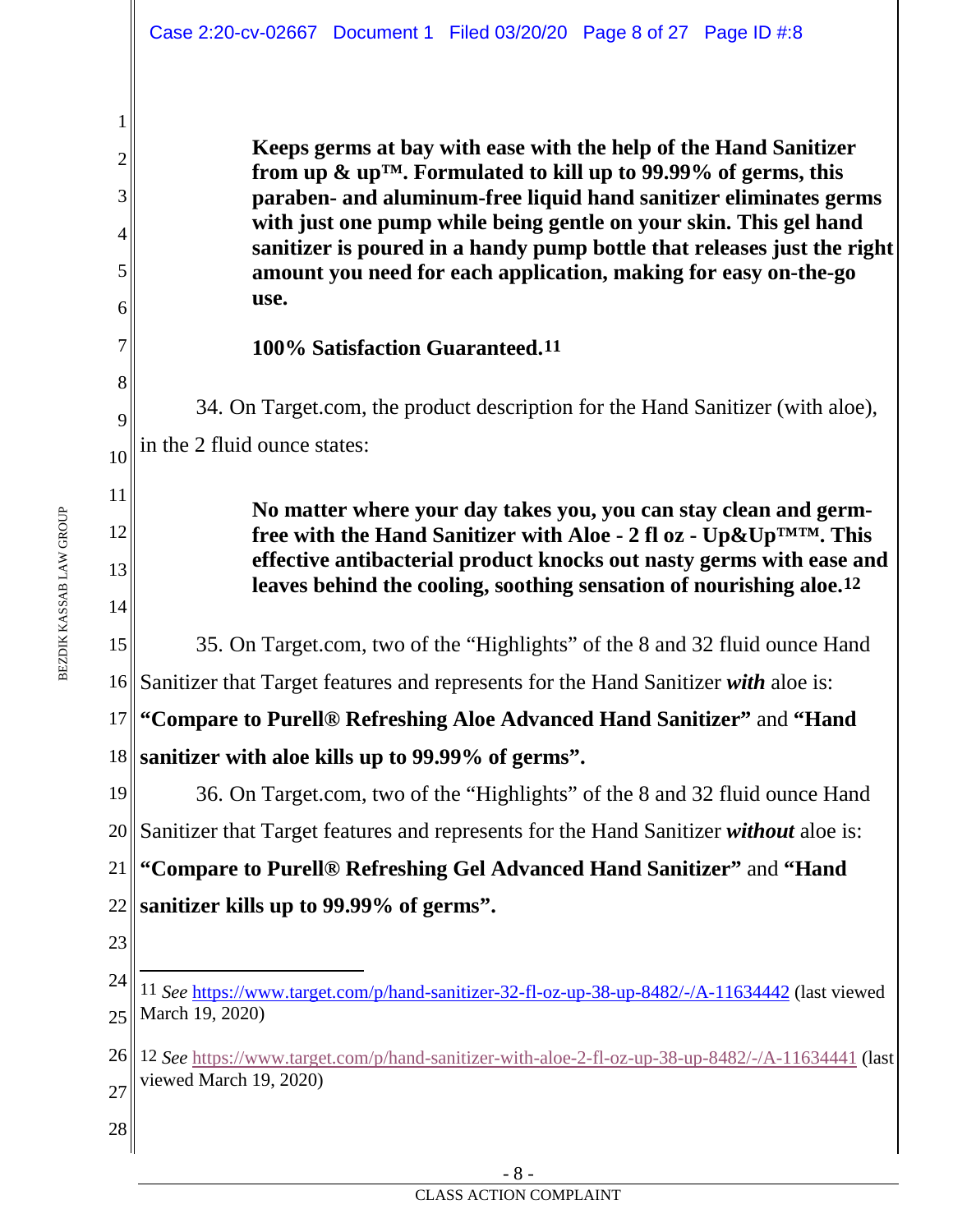1 2 3 37. On Target.com, two of the "Highlights" of the 2 fluid ounce Hand Sanitizer Target features and represents for the Hand Sanitizer *with* aloe is: **"Compare to Purell® Refreshing Aloe Hand Sanitizer"** and **"Kills 99.9% of germs on contact".**

4 5 38. Target does not provide, nor is there any basis, for Defendant's claim If that the Hand Sanitizer is as effective as it purports to state.

6 7 knowing and intending that these consumers use the product to kill 99.99% of germs 8 and knowing and intending that, Target is financially benefiting by comparing its 9 Hand Sanitizer to Purell's more expensive product and implying that its Hand 10 Sanitizer can also just as effectively eliminate the flu and viruses. 39. Despite the foregoing, Defendant sells the Hand Sanitizer to consumers

11 12 these reviews include testimonials that also demonstrate consumers utilizing the Hand 13 Sanitizer for their own personal use. Some of these reviews for the Hand Sanitizer  $14$  *with* aloe include the following: 40. Target.com also contains reviews and experiences of consumers. Many of

Works great! Doesn't dry out hands  $\&$  just as good if not better than the competitor!

Works exactly the same as Germx or purell but is way cheaper than those. Love it $\heartsuit$ 

Love this! Don't waste your money on Purell. :)

There is not a bit of difference in quality but I like the mild scent & better price.

We travel a lot and always carry small bottles of hand sanitizer. Rather than continuing to buy small bottle, which becomes costly and is not good for the environment, we purchased this huge one and will use it to refill the small ones we already have. We love Target brands and this product is no different. Why spend more on name brand? Hand santizer is hand sanitizer. Aside from maybe a difference in smell, the make up is the same. No need to spend a fortune on this stuff. They all work the same.

Works just as well as bigger named brands, without the higher cost.

15

16

17

18

19

20

21

22

23

24

25

26

27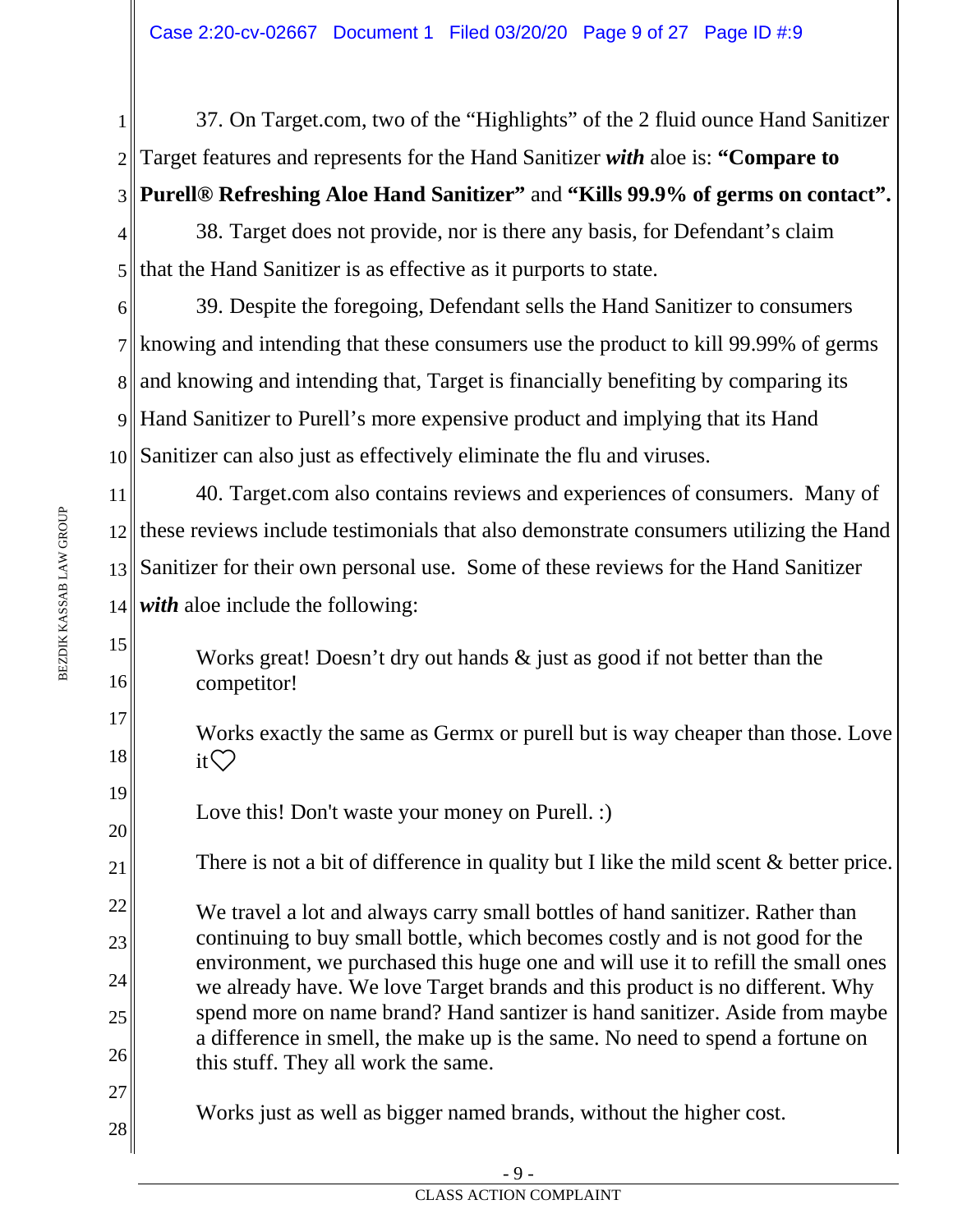<span id="page-9-0"></span>

|                 | Case 2:20-cv-02667 Document 1 Filed 03/20/20 Page 10 of 27 Page ID #:10                                                                                           |  |  |  |  |  |  |
|-----------------|-------------------------------------------------------------------------------------------------------------------------------------------------------------------|--|--|--|--|--|--|
|                 |                                                                                                                                                                   |  |  |  |  |  |  |
| 1               |                                                                                                                                                                   |  |  |  |  |  |  |
| $\overline{2}$  | Good for the price. Haven't noticed a difference from name brand.                                                                                                 |  |  |  |  |  |  |
| 3               | Great product great price! Target truly has some of the lowest prices on the best                                                                                 |  |  |  |  |  |  |
| $\overline{4}$  | things <sup>13</sup>                                                                                                                                              |  |  |  |  |  |  |
| 5               | 41. Some of the reviews for the Hand Sanitizer <i>without</i> aloe include:                                                                                       |  |  |  |  |  |  |
| 6               |                                                                                                                                                                   |  |  |  |  |  |  |
| 7               | Great value and to is it is just as good as the name brand. Great to keep around                                                                                  |  |  |  |  |  |  |
| $8\,$           | the house during cold and flu season.                                                                                                                             |  |  |  |  |  |  |
| 9               | It's nice to have it be less expensive compared to others. I buy this size because                                                                                |  |  |  |  |  |  |
| 10 <sup>1</sup> | we go thru it so fast. It works great, it's convenient, and doesn't leave ur hands<br>dry.                                                                        |  |  |  |  |  |  |
| 11              |                                                                                                                                                                   |  |  |  |  |  |  |
| 12              | I love this stuff. Its as good if not better than the name brand stuff, in my<br>opinion. Why pay so much more it? it has all the same stuff in it. Its thick and |  |  |  |  |  |  |
| 13              | works very well. it lasts a long time and its much less expensive to purchase.                                                                                    |  |  |  |  |  |  |
| 14<br>15        | the scent is milder too. i find the name brand is a little over powering actually i<br>like this better                                                           |  |  |  |  |  |  |
| 16              | Works just as well as more expense brands. I like the neutral styling as I keep                                                                                   |  |  |  |  |  |  |
| 17              | one in each bathroom as I like to wash my hands normally and then use<br>sanitizer after to really help keep germs away. I buy the small ones and then            |  |  |  |  |  |  |
| 18              | refill with the bigger ones once empty.                                                                                                                           |  |  |  |  |  |  |
| 19              |                                                                                                                                                                   |  |  |  |  |  |  |
| 20              | I buy this over Purell. Call me Frugal Fran, but this is better. This is cheaper<br>and still serves the same purpose.                                            |  |  |  |  |  |  |
| 21              |                                                                                                                                                                   |  |  |  |  |  |  |
| 22              | We used those in our state board kit for cosmetology student. Same thing than                                                                                     |  |  |  |  |  |  |
| 23              | name brand but way better in pricing.                                                                                                                             |  |  |  |  |  |  |
| 24              | Works as well as, if not better, than the named brand. Perfect for my classroom                                                                                   |  |  |  |  |  |  |
| 25<br>26        | and my budget                                                                                                                                                     |  |  |  |  |  |  |
| 27              | 13 See https://www.target.com/p/aloe-hand-sanitizer-gel---32-fl-oz---up--38-up--8482-/-/A-14950568                                                                |  |  |  |  |  |  |
| 28              | (last viewed March 19, 2020)                                                                                                                                      |  |  |  |  |  |  |
|                 |                                                                                                                                                                   |  |  |  |  |  |  |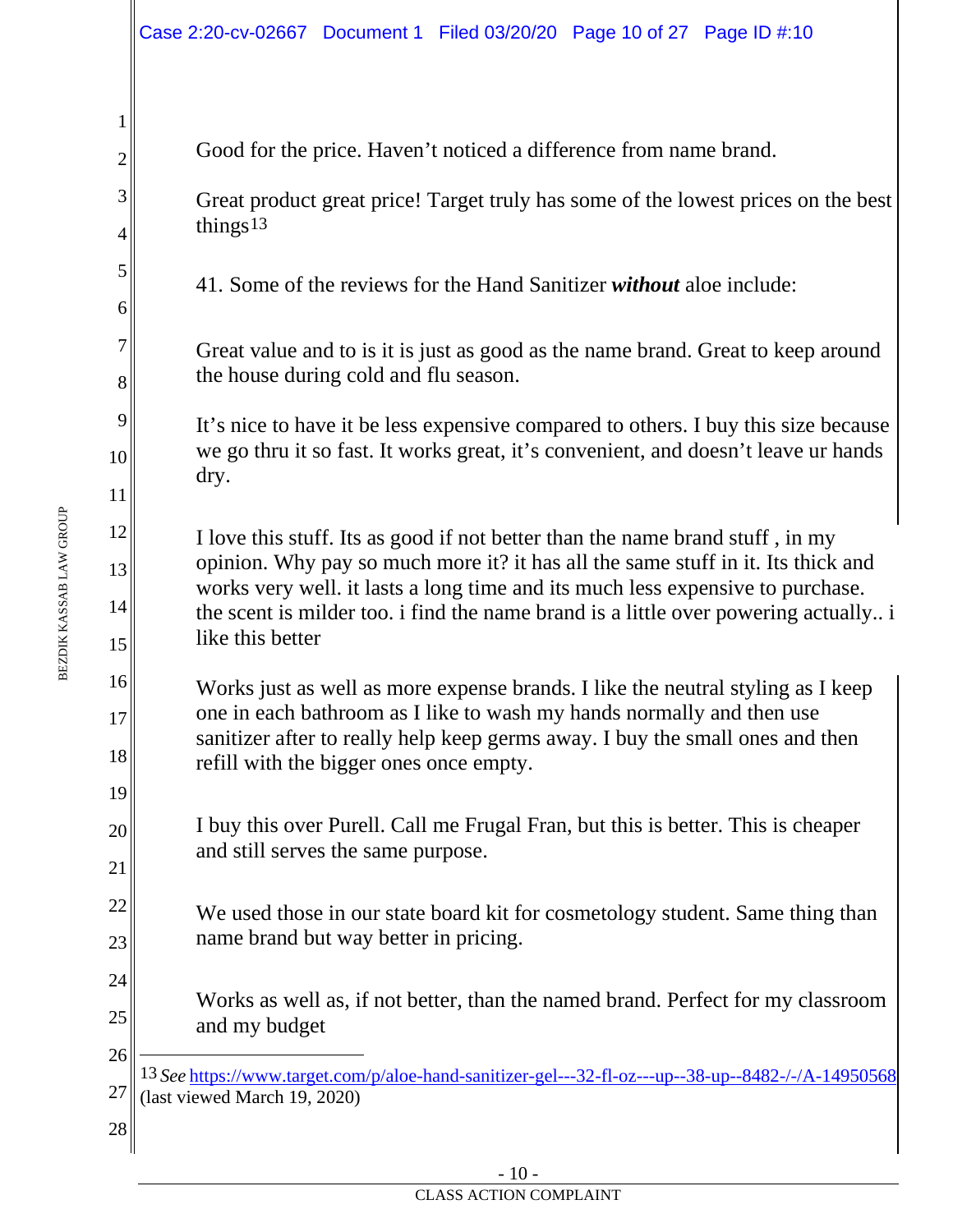|                                        | Case 2:20-cv-02667 Document 1 Filed 03/20/20 Page 11 of 27 Page ID #:11                                                                                                                                                                                                                                                                                                                                                                                                                                                                                                                                    |
|----------------------------------------|------------------------------------------------------------------------------------------------------------------------------------------------------------------------------------------------------------------------------------------------------------------------------------------------------------------------------------------------------------------------------------------------------------------------------------------------------------------------------------------------------------------------------------------------------------------------------------------------------------|
| 1<br>$\overline{2}$<br>3<br>4          | Cleans hands just the same as the name brand<br>The Up $\&$ Up Hand Sanitizer 32 ounce is a great value. I think it works just as                                                                                                                                                                                                                                                                                                                                                                                                                                                                          |
| 5<br>6<br>7<br>8<br>9                  | well as other brands of sanitizer, and I would purchase again.<br>We use this in an engineering office daily. We have core samples that need to<br>be studied and quite frankly our hands get dirty often. The store brand is as<br>good as the name brands and is less expensive, especially since we use a 32 oz.<br>bottle every 1-3 days. It is easier to use this item than going to the restroom and<br>washing you hands several times a day. Also, the hand sanitizer does not dry<br>out your hands like washing with liquid soap does, which is what is in the office<br>restrooms <sup>14</sup> |
| 10<br>11<br>12                         | 42. Defendant's misrepresentations that the Hand Sanitizer kills 99.99% of<br>germs caused Plaintiff and similarly situated California consumers to purchase and to<br>use the Hand Sanitizer, although the FDA considers it to be unapproved for the                                                                                                                                                                                                                                                                                                                                                      |
| 13<br>14<br>15                         | purpose represented by the Defendant on its labeling. Such claims also misled<br>Plaintiff and the class members and gave Defendant the unfair advantage to gain<br>economic advantage over its competitors in the marketplace.                                                                                                                                                                                                                                                                                                                                                                            |
| 16<br>17<br>18                         | 43. These underlying claims are the predicate for violation of various California<br>statues alleged herein.<br><b>FACTUAL ALLEGATIONS</b>                                                                                                                                                                                                                                                                                                                                                                                                                                                                 |
| 19<br>20<br>21<br>22<br>23<br>24<br>25 | 44. Plaintiff re-alleges and incorporates by reference all of the above paragraphs in<br>the Complaint as though fully stated herein.<br>45. Defendant manufactures, markets, advertises and sells up & up Hand<br>Sanitizer, which is Target's in-house brand of alcohol-based hand sanitizers.<br>46. Defendant sells the Hand Sanitizer across the country, including California,<br>through its brick and mortar stores and its website Target.com.                                                                                                                                                    |
| 26<br>27<br>28                         | 14 https://www.target.com/p/hand-sanitizer-32-fl-oz-up-38-up-8482/-/A-11634442 (last viewed<br>March 19, 2020)                                                                                                                                                                                                                                                                                                                                                                                                                                                                                             |

<span id="page-10-0"></span>- 11 -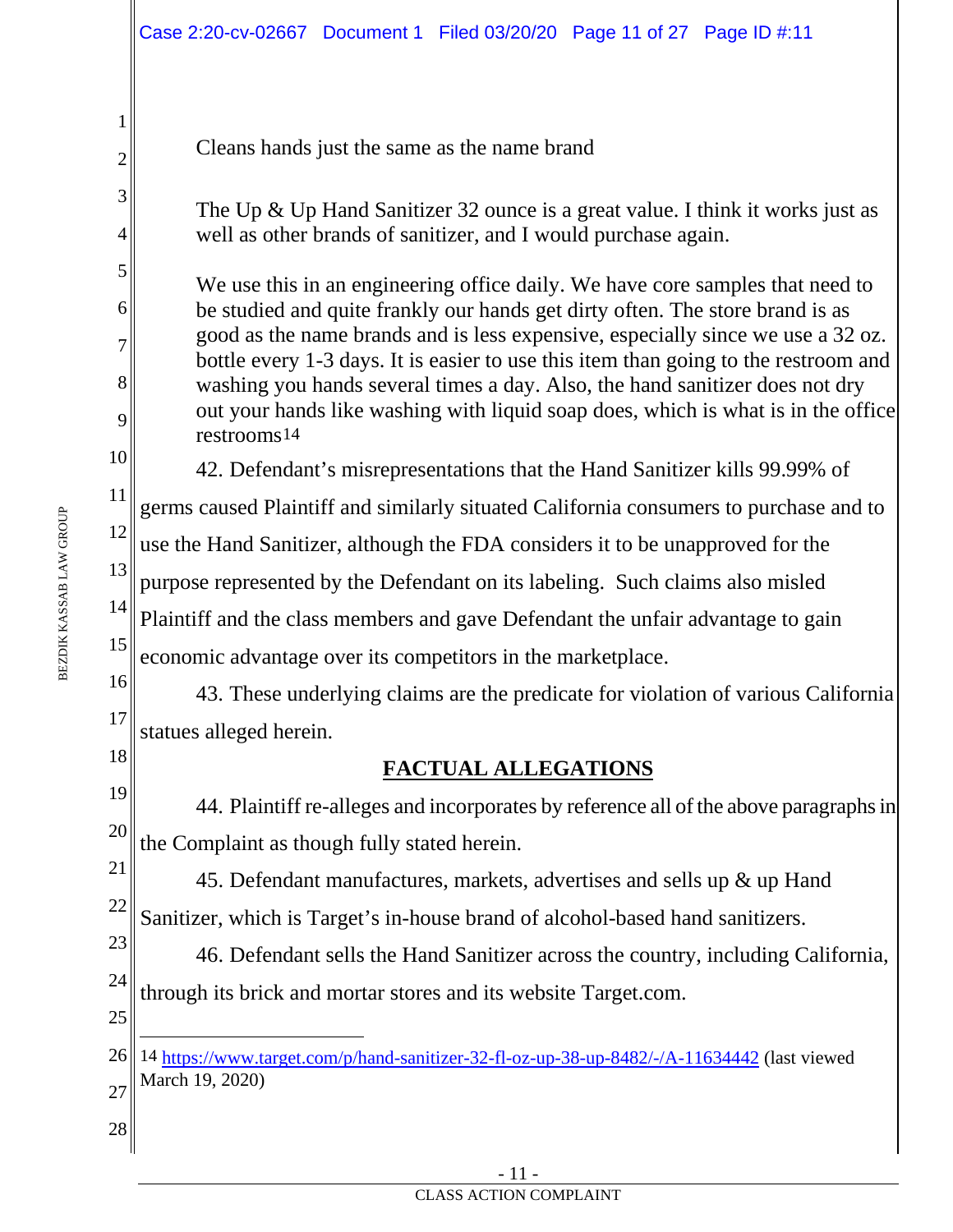1 2 47. Defendant's advertising and marketing attracts consumers by holding out its product as killing over 99.99% of germs.

3 4 5 6 48. By making such a representation and by comparing it to Purell on its labeling, the Hand Sanitizer implicitly represents that its product is as effective as Purell's, addresses the consumers' concerns of catching the flu or other viruses and suggests that by using the Hand Sanitizer, the consumer will no longer contract such a disease.

7 8 or misleading impression to the consumer that the Hand Sanitizer can prevent the flu and 9 49. Target uses indirect statements to give an unfair, deceptive, untrue other viruses.

10 11 50. Defendant markets and advertises the Hand Sanitizer on its website and brick and mortar stores.

12 13 Defendant's implied misrepresentations that it prevents such diseases and illnesses, drives 14 51. Target is aware that consumers' fear of flu and other viruses, together with sales and, as a result, earns profits for the company.

15 16 17 18 52. However, as Defendant should know, since it compares its product to Purell's hand sanitizer, as the FDA Warning Letter has confirmed, there are no "adequate and well-controlled studies" supporting a representation that alcohol-based hand sanitizers produce a clinical reduction in infection or disease of the flu or other viruses.

19 20 21 22 23 24 53. The Warning Letter states that "No FDA approved applications pursuant to section 505 of the Act, 21 U.S.C. 355, are in effect for your PURELL® Healthcare Advanced Hand Sanitizers, nor are we aware of any adequate and well controlled clinical trials in the published literature that support a determination that PURELL® Healthcare Advanced Hand Sanitizers are generally recognized as safe and effective for use under the conditions suggested, recommended, or prescribed in their labeling."[15](#page-11-0)

25

<span id="page-11-0"></span><sup>26</sup> 27 15 *See* Warning Letter [https://www.fda.gov/inspections-compliance-enforcement-and-criminal](https://www.fda.gov/inspections-compliance-enforcement-and-criminal-investigations/warning-letters/gojo-industries-inc-599132-01172020)[investigations/warning-letters/gojo-industries-inc-599132-01172020](https://www.fda.gov/inspections-compliance-enforcement-and-criminal-investigations/warning-letters/gojo-industries-inc-599132-01172020) (last visited March 19, 2020)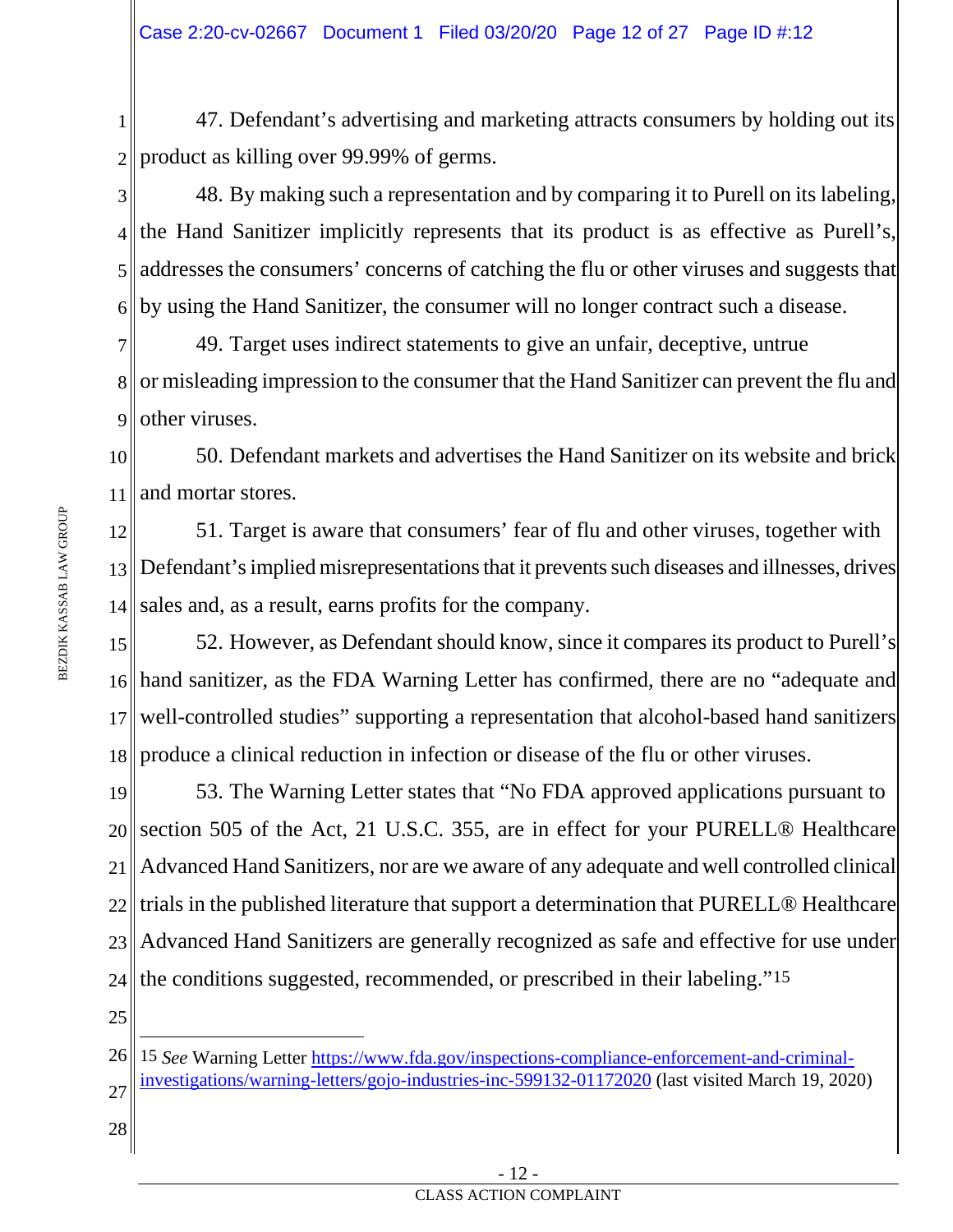1 2 54. Other scientific studies have shown that alcohol-based hand sanitizers like Target's Hand Sanitizer are not effective for the prevention of the flu and other viruses.[16](#page-12-0)

3 4 relied upon the representations, including on Defendant's product's labels and website, 5 55. At the time Plaintiff purchased Defendant's product, Plaintiff believed and that the Hand Sanitizer killed 99.99% of germs.

6 7 marketing, and advertising materials are prepared and/or approved by Defendant and/or 8∥ its agents. 56. On information and belief, Defendant's Hand Sanitizer's label, packaging,

9 10 Sanitizer prevents disease or reduces illness. 57. As mentioned in detail above, there is no evidence that Defendant's Hand

11 12 13 14 58. The "FDA is currently not aware of any adequate and well-controlled studies demonstrating that killing or decreasing the number of bacteria or viruses on the skin by a certain magnitude produces a corresponding clinical reduction in infection or disease caused by such bacteria or virus.["17](#page-12-1)

15 16 stating that the product kills 99.99% of bacteria and viruses. 59. By Defendant stating that its product kills 99.99% of germs, it is actually

17 18 reducing illness. 60. Defendant's product is misleading by marketing its as preventing disease and

19 20 61. Defendant knew, or in the exercise of reasonable care, should have known that the Hand Sanitizer's label and advertising materials were misleading or false.

21 22 23 62. As a result of Defendant's conduct, Plaintiff and other consumers similarly situated purchased and overpaid for Defendant's product because they wrongly believed that the product killed 99.99% of germs.

24

63. Plaintiff would not have purchased Defendant's Hand Sanitizer but for the

<span id="page-12-0"></span>25 26 16 *See* [https://www.asm.org/Press-Releases/2019/September-1/Towards-Better-Hand-Hygiene-for-Flu-](https://www.asm.org/Press-Releases/2019/September-1/Towards-Better-Hand-Hygiene-for-Flu-Prevention)[Prevention](https://www.asm.org/Press-Releases/2019/September-1/Towards-Better-Hand-Hygiene-for-Flu-Prevention) (last visited March 19, 2020)

<span id="page-12-1"></span><sup>27</sup> 17 *See* fn 2, *supra.*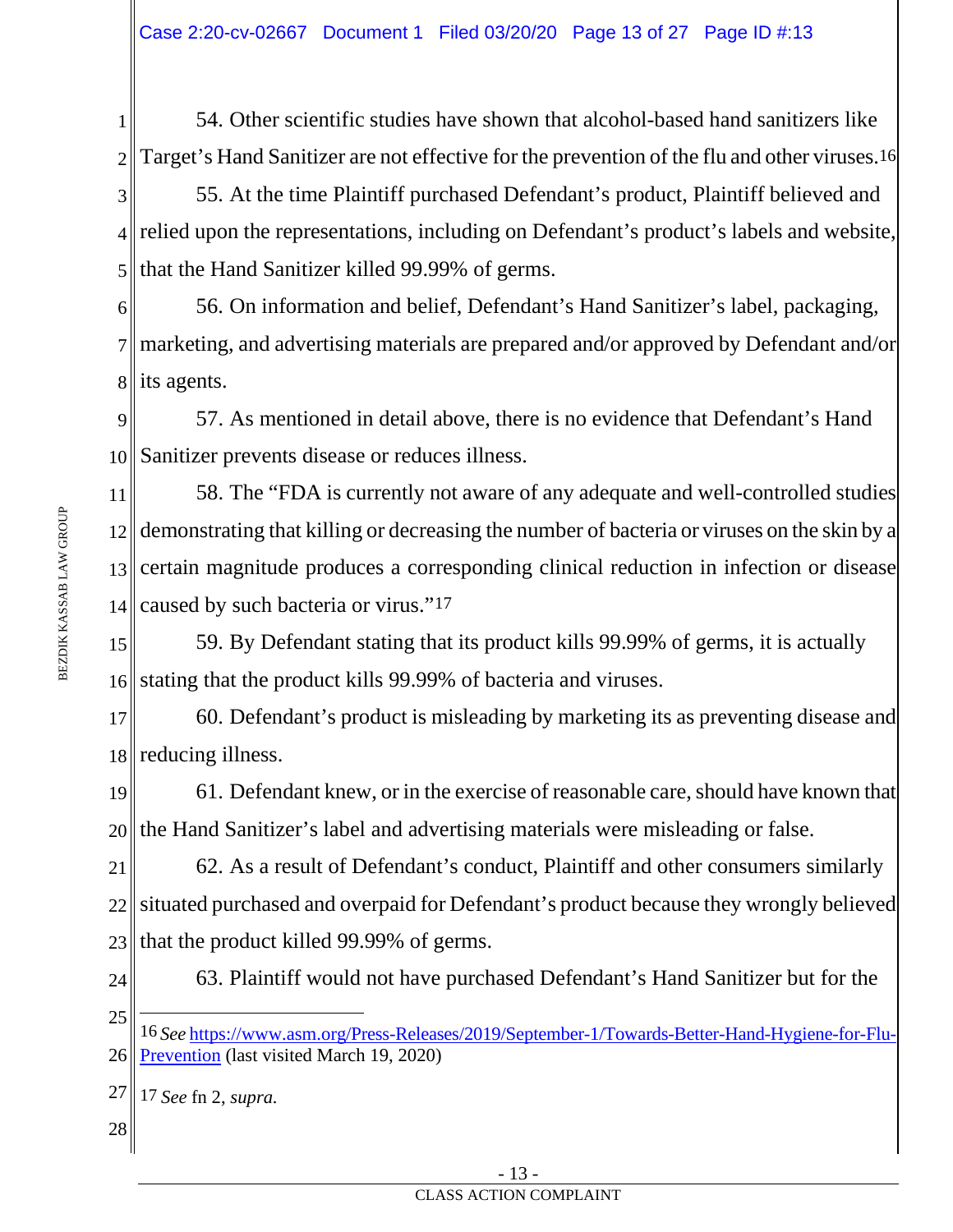1 misrepresentations on the product's label.

2 3 material misrepresentations made in California, including on Defendant's product'slabel 4 64. Plaintiff and other similarly situated were exposed to and relied upon the same and Defendant's website.

5 6 7 thousands of Defendant's Hand Sanitizer, and have suffered, and continue to suffer, 8 injury in fact through the loss of money and/or property. 65. As a result of Defendant's false and misleading statements and failures to disclose, Plaintiff, and other similarly situated consumers purchased tens or hundreds of

9 10 by Defendant's up & up brand, which are characterized by Defendant as "hand 11 66. Included within the demands of this Complaint are any products manufactured sanitizers."

12 13 members, is seeking equitable and injunctive relief, restitution of all amounts illegally 14 obtained, and disgorgement of any and all ill-gotten gains as a result of Target's alleged  $15$  conduct. 67. By filing this class action complaint, Plaintiff, on behalf of himself and class

16

## **PLAINTIFF MARDIG TASLAKIAN'S CLAIM**

17 18 68. On March 27, 2017, Plaintiff purchased a 32 fluid ounce pump bottle of Defendant's Hand Sanitizer with aloe at Target's North Hollywood, California store.

19 20 21 22 69. This purchase was made with Plaintiff's Wells Fargo Visa Branded debit card. 70. Prior to purchasing the product, Plaintiff viewed the labeling on the product that contained misrepresentations by Defendant that the product kills 99.99% of germs and relied upon that representation when deciding to purchase the Hand Sanitizer.

23

## **CLASS ACTION ALLEGATIONS**

24 25 71. Plaintiff re-alleges and incorporates by reference all of the above paragraphs in the Complaint as though fully stated herein.

26 27 28 72. Plaintiff brings this action on behalf of himself, and on behalf of all others similarly situated, against Defendant, pursuant to Federal Rules of Civil Procedure ("FRCP") 23(a) and (b)(2) and/or (b)(3).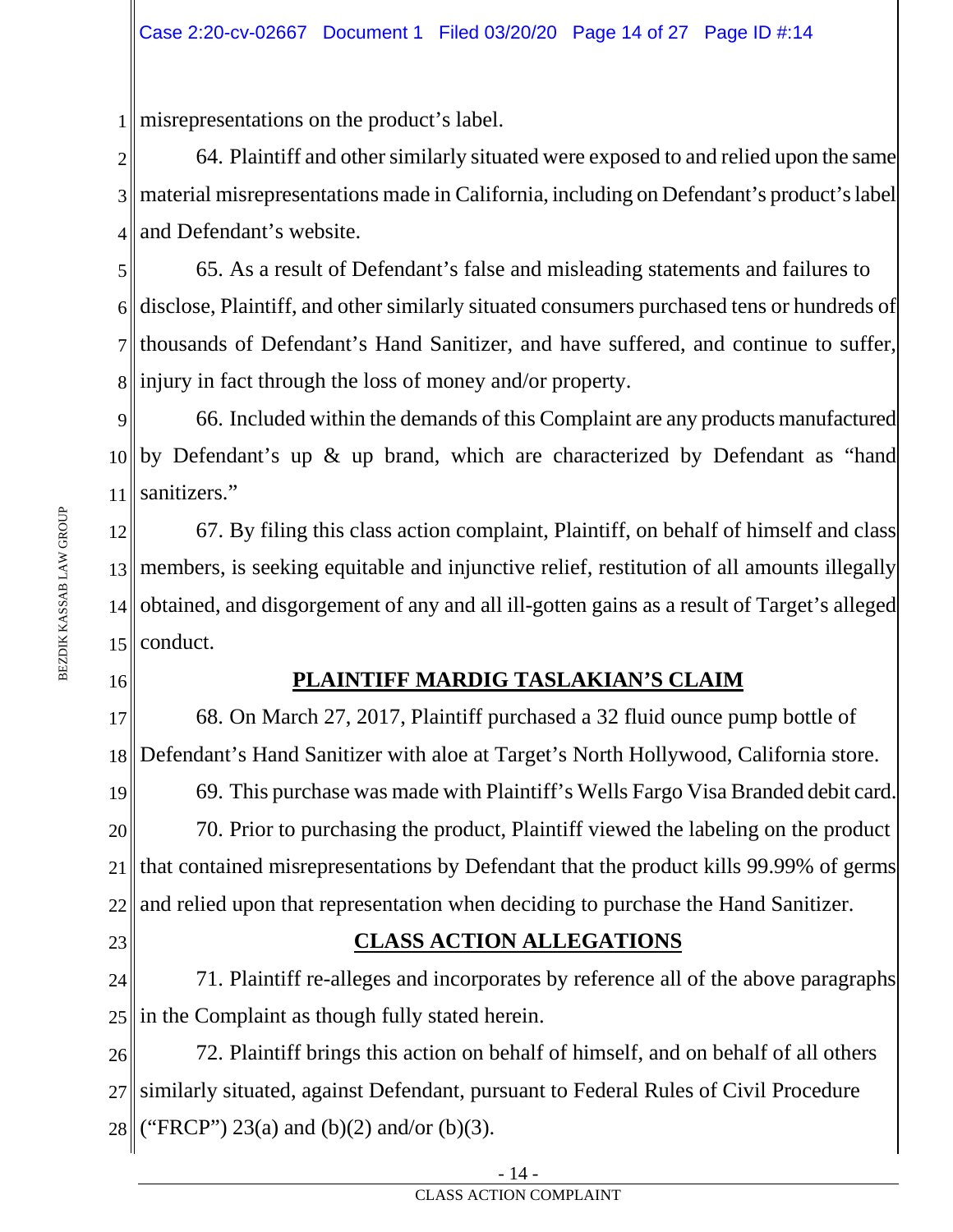1 2 3 Hand Sanitizer with and/or without aloe, in any size, within the four year period prior 4 to the filing of this Complaint for personal use and not for resale, excluding Defendant 5 6 73. Subject to further investigation and/or discovery, the proposed class (the "Class") is comprised of all persons within California who purchased the up  $\&$  up and Defendant's officers, directors, employees, agents, affiliates and the Court and its staff.

7 8 employees, or anyone who purchased Defendant's Hand Sanitizer for the purpose of 9 resale. Plaintiff reserves the right to modify or amend the Class definition before the 10 74. Excluded from the Class are Defendant and any of its officers, directors and Court determines whether certification is appropriate.

11 12 75. The "Class Period" means four years prior to the filing of the Complaint in this action.

13 14 numerosity, ascertainability, typicality, adequacy of representation, predominance and 15 superiority. 76. The proposed Class meets all criteria for a class action, including

16 17 18 19 20 21 22 77. The proposed Class satisfies **numerosity**. Plaintiff is informed and believes that the Hand Sanitizer is sold in hundreds of Target's California brick and mortar stores as well as on its website Target.com with over 100 customer reviews, and on that basis, Plaintiff alleges that the putative Class consists of hundreds, if not thousands of members. Individual joinder of the Class members is impractical. Addressing the Class members' claims through this class action will benefit Class members, the parties, and the courts.

23 24 25 78. The proposed Class satisfies **ascertainability.** The members of the Class are readily ascertainable from Defendant's or their agents' own records of retail and online sales, including receipts, and through public notice.

26 27 28 members all purchased the Hand Sanitizer from Target's brick and mortar stores or 79. The proposed class satisfies **typicality.** Plaintiff's claims are typical of and are not antagonistic to the claims of other Class members. Plaintiff and the Class

<sup>-</sup> 15 -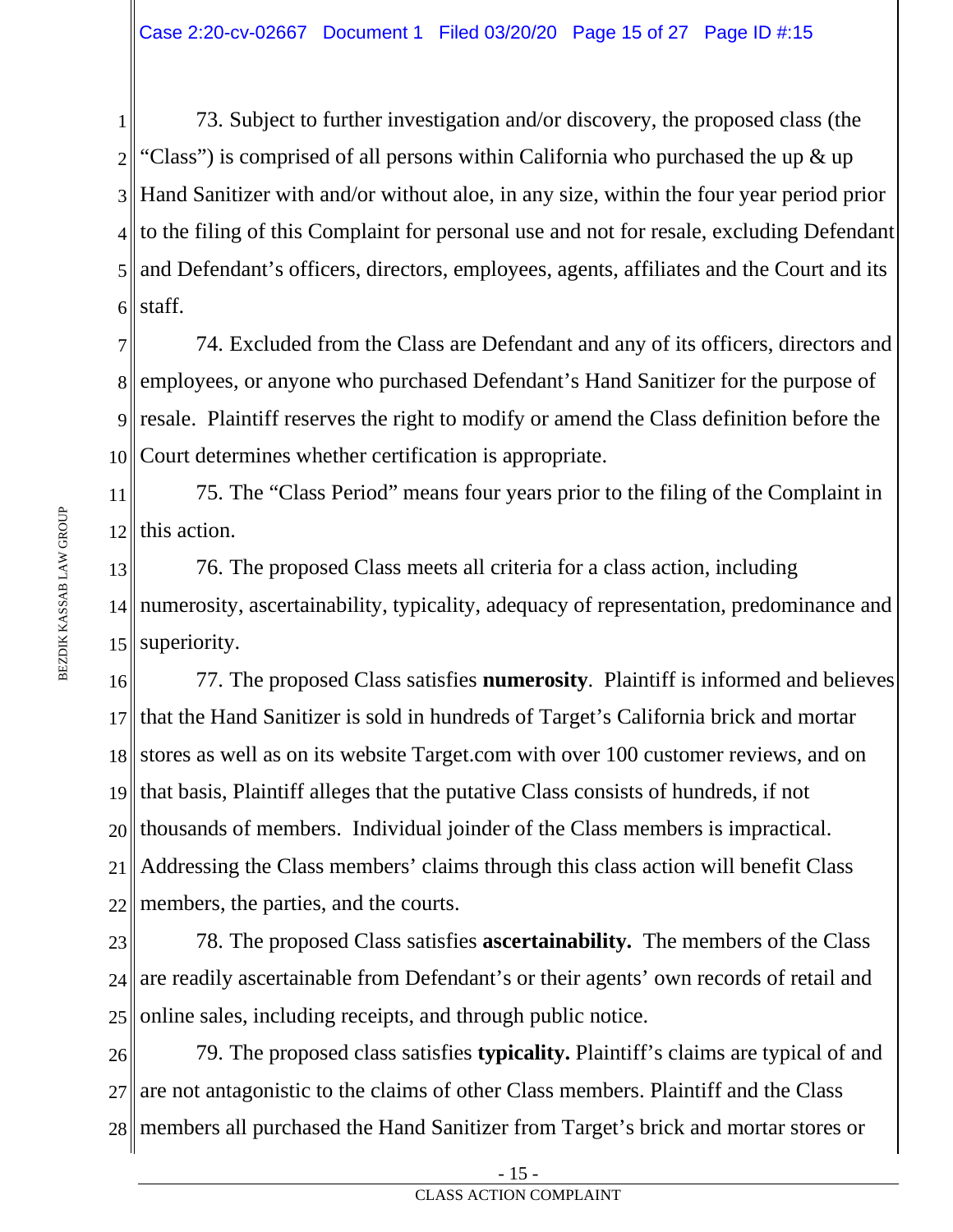1 Target.com after relying on the deceptive labeling, and were deceived by the false and 2 deceptive labeling, and lost money as a result. Plaintiff is advancing the same claims 3 on behalf of himself and the members of the Class. Defendant has no defenses unique 4 to the Plaintiff.

5 6 7 8 are generally and approximately under \$5.00 per unit. It would be impractical for 9 individual Class members to bring individual lawsuits to vindicate their claims. 10 Individualized litigation would create the danger of inconsistent and/or contradictory 11 judgments arising from the same set of facts. Individualized litigation would also 12 increase the delay and expense to all parties and the court system. It would be 13 virtually impossible for members of the proposed Class to individually redress 14 effectively the wrongs to them. The damages suffered by each individual Class 15 member may be relatively small compared to the burden and expense that would be 16 17 18 19 20 21 80. The proposed Class satisfies **superiority.** A class action is superior to any other means for adjudication of the Class members' claims because each Class member's claim is modest, based on the Hand Sanitizer's retail purchase prices which entailed by individual litigation of the claims against Defendant. Even if the members of the proposed Class could afford such litigation, the court system could not. Individualized litigation of the complex legal and factual issues of such a case increases the delay and expense to all parties, including the court. The class action device presents far fewer management difficulties, and provides the benefits of single adjudication, economy of scale, and comprehensive supervision by a single court.

22 23 24 25 26 81. The proposed Class satisfies the **predominance of common questions of law and fact** as all members of the Class have been subject to the same conduct and their claims are based on the same standardized marketing, advertisements and promotions. The common legal and factual questions include, but are not limited to, the following:

27 28 a. Whether the Hand Sanitizer was actually advertised as killing 99.99% of germs;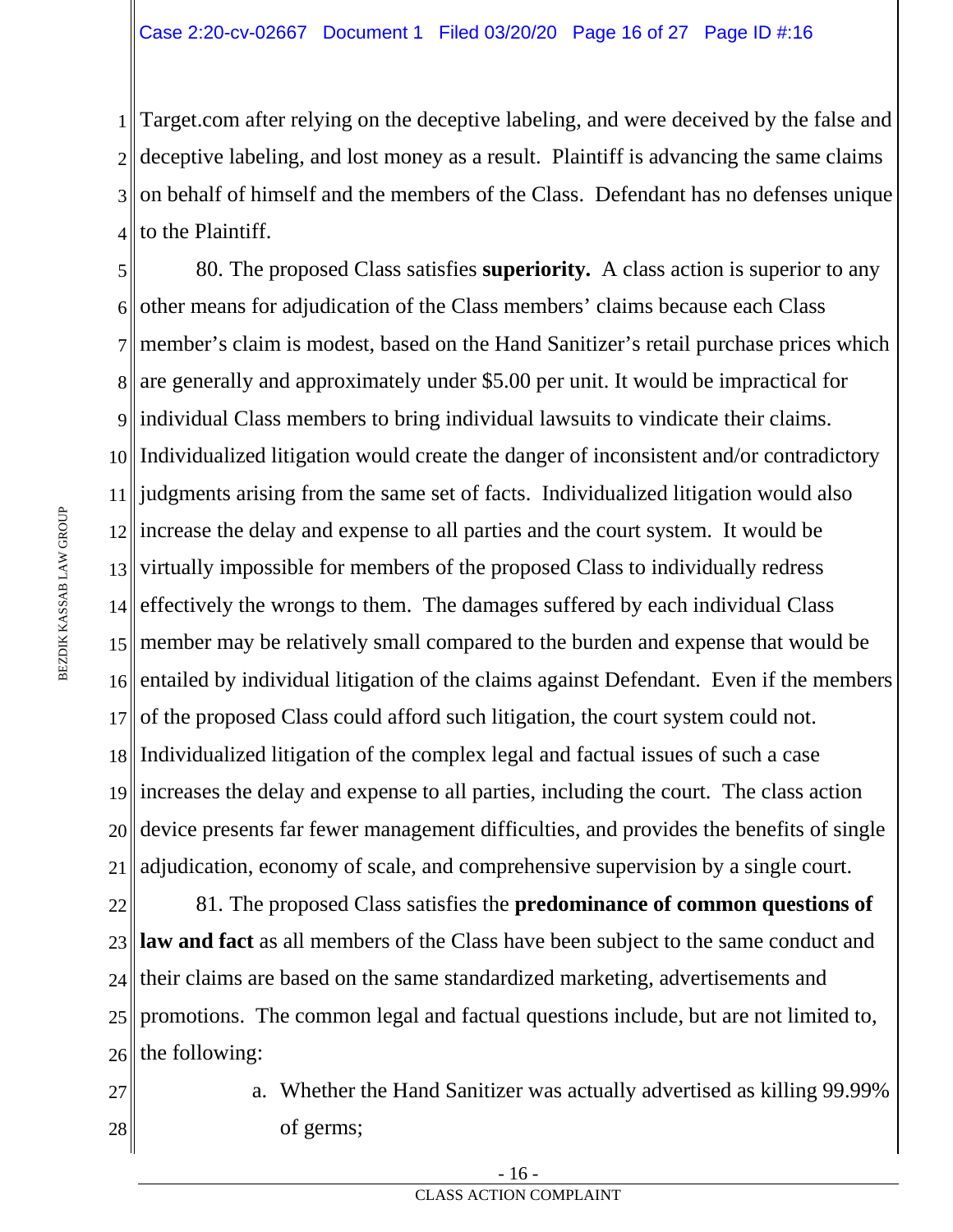|    | b. Whether Defendant's representations, as alleged herein, are untrue,                      |
|----|---------------------------------------------------------------------------------------------|
| 2  | misleading, and/or reasonably likely to deceive the average consumer;                       |
| 3  | c. Whether Defendant's conduct violates Civil Code §§1750, et. seq.;                        |
| 4  | Whether Defendant's advertising is false, untrue, or misleading as<br>$\mathbf{d}$ .        |
| 5  | defined in Business & Professions Code §§ 17500, et seq.;                                   |
| 6  | e. Whether Defendant's advertising is unfair, deceptive, untrue or                          |
| 7  | misleading as defined in Business & Professions Code §§ 17200, et                           |
| 8  | $seq$ .;                                                                                    |
| 9  | f.<br>Whether Defendant acted negligently or intentionally in                               |
| 10 | misrepresenting that the Hand Sanitizer kills 99.99% of germs as                            |
| 11 | advertised on the label;                                                                    |
| 12 | g. Whether Defendant, through its misconduct, earned profit that, in                        |
| 13 | equity and good conscience, belongs to the Plaintiff and Class                              |
| 14 | members;                                                                                    |
| 15 | h. Whether the Plaintiff and the putative Class members are entitled to                     |
| 16 | equitable relief, including but not limited to restitution and/or                           |
| 17 | disgorgement of ill-gotten gains; and                                                       |
| 18 | i.<br>Whether the Plaintiff and the putative Class members are entitled to                  |
| 19 | injunctive relief.                                                                          |
| 20 | 82. Plaintiff will fairly and adequately protect the interests of the members of            |
| 21 | the putative Class. Plaintiff has retained counsel experienced in consumer law.             |
| 22 | Plaintiff has no adverse or antagonistic interest to those in the Class and will fairly and |
| 23 | adequately protect the interests of the Class. Plaintiff's attorneys are aware of no        |
| 24 | interests adverse or antagonistic to those of Plaintiff and the proposed Class.             |
| 25 | 83. Unless the Class is certified, Defendant will retain monies received as a               |
| 26 | result of Defendant's unlawful and deceptive conduct alleged herein. Unless a class-        |
| 27 | wide injunction is issued, Defendant will also likely continue to advertise, market,        |
|    |                                                                                             |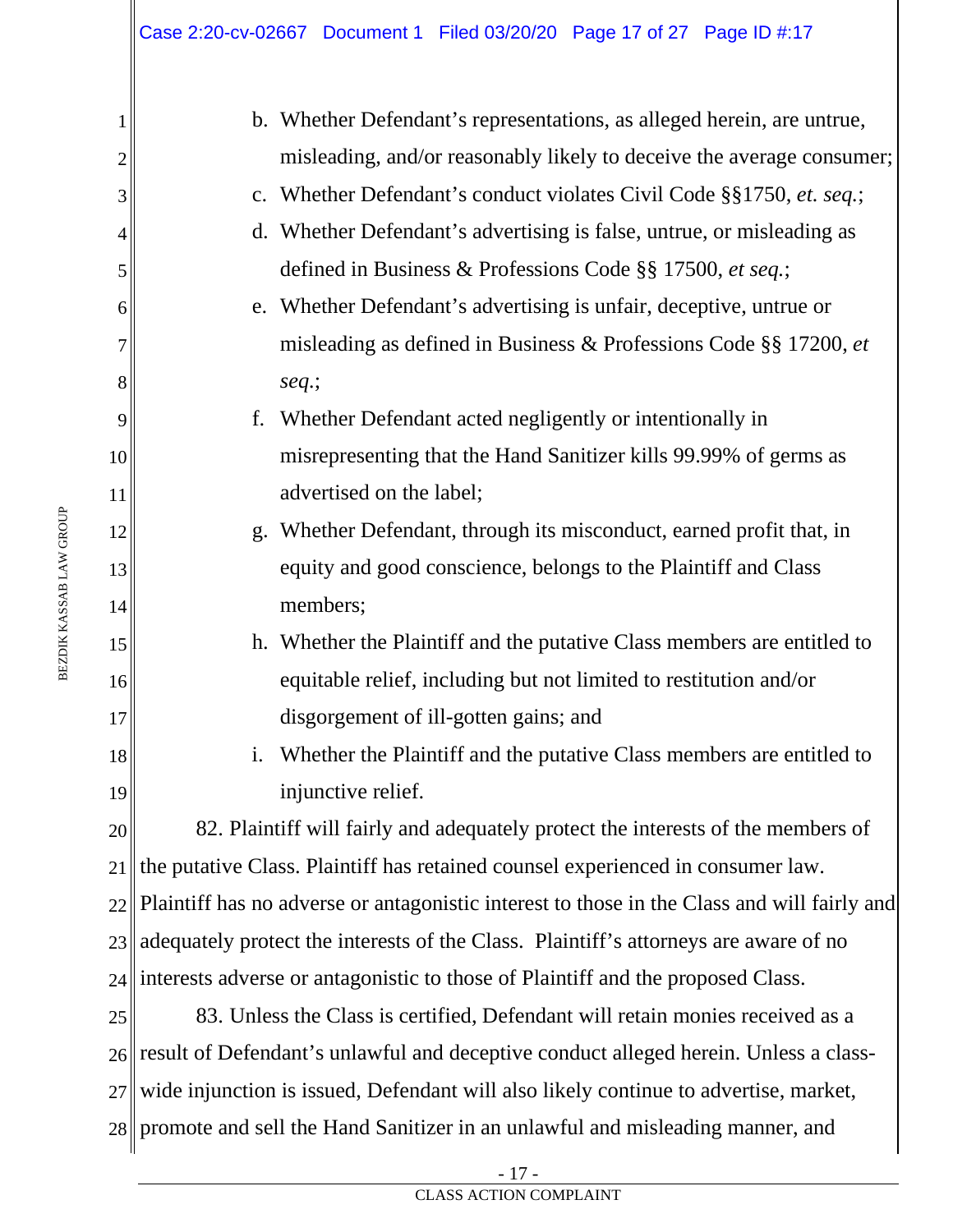1 members of the Class will continue to be misled, harmed, and denied their rights 2 under California law.

3 4 injunctive relief or declaratory relief appropriate for the Class as a whole. 84. Defendant has acted on grounds applicable to the entire Class, making final

85. Class treatment is therefore appropriate under FRCP Rule 23.

6 7 86. Class damages will be adduced at trial through expert testimony and other Competent evidence.

## **FIRST CAUSE OF ACTION**

# **VIOLATIONS OF CA BUS. & PROF. CODE §§ 17500,** *ET SEQ.* **(As Against Defendant and DOES 1-10)**

11 12 87. Plaintiff re-alleges and incorporates by reference each and every allegation set forth in the paragraphs above, as though fully set forth herein.

13 14 88. Pursuant to Business & Professions Code § 17506, Plaintiff and Defendant are "person[s]" under the statute.

15 16 both an individual and representative basis. 89. Business & Professions Code § 17535 authorizes a private right of action on

17 18 in fact, there is no legitimate evidence that the product does so. 90. Defendant represents that its Hand Sanitizer kills 99.99% of germs, when,

19 20 21 91. These misrepresentations, acts, and non-disclosures by Defendant constitute false and misleading advertising in violation of Business & Professions Code §§ 17500, *et seq.*

22 23 24 25 26 92. At all relevant times, Defendant's advertising and promotion of its product were, and are, untrue, misleading and likely to deceive the reasonable consumer and the public. In fact, Defendant did deceive Plaintiff and the putative Class members by representing that its product killed 99.99% of germs. However, Defendant knew that there is no valid basis that its product killed 99.99% of germs.

27 28 93. Defendant engaged in the false and/or misleading advertising and marketing of

5

8

9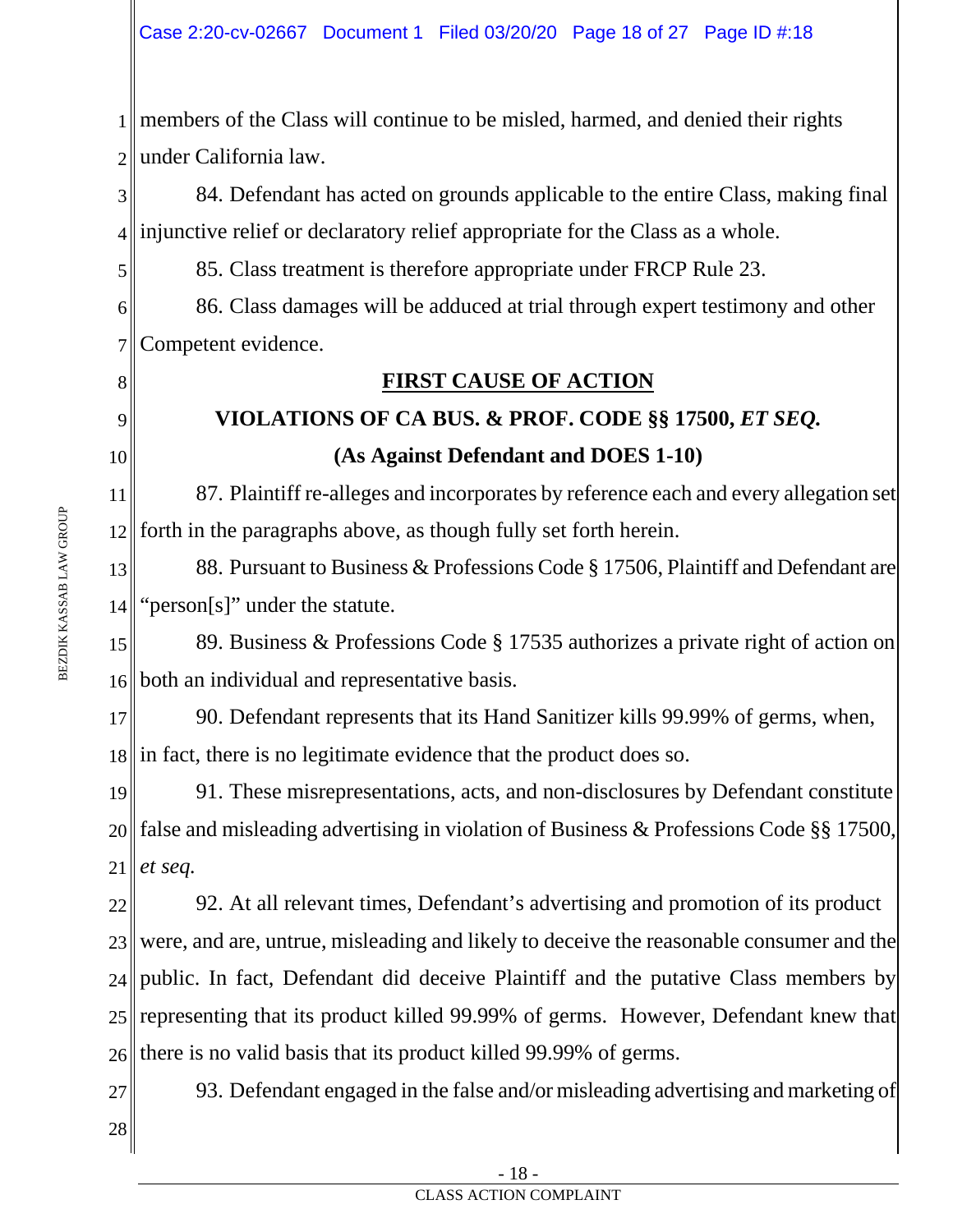1 its product, as alleged herein, with the intent to directly or indirectly induce consumers to 2 purchase the Hand Sanitizer, which Defendant knew, or had reason to know, did not kill 3 99.99% of germs.

4 5 6 94. Because Defendant knew or should have known that the representations and/or omissions alleged herein were untrue or misleading, Defendant acted in violation of Business & Professions Code §§ 17500, *et seq.* 

7 8 of germs, Plaintiff and the putative Class members would not have purchased the product 9|| or would have purchased a different product from another manufacturer. 95. Had Defendant truthfully advertised that its Hand Sanitizer did not kill 99.99%

10 11 96. This false and misleading advertising of the product by Defendant presents a continuing threat to consumers; as such conduct is ongoing to this day.

12 13 Defendant, Defendant received and continues to hold monies rightfully belonging to 14 Plaintiff and the putative Class, who were led to purchase Defendant's product during the 15 Class Period. 97. As a direct and proximate result of the aforementioned acts and omissions by

16

BEZDIK KASSAB LAW GROUP

BEZDIK KASSAB LAW GROUP

- 17
- 18

## **SECOND CAUSE OF ACTION**

# **VIOLATIONS OF CA BUS & PROF CODE §§ 17200** *ET SEQ.* **(As Against Defendant and DOES 1-10)**

19 20 98. Plaintiff re-alleges and hereby incorporates by reference each and every foregoing allegation, as though fully set forth herein.

21 22 99. Pursuant to Business & Professions Code § 17201, Plaintiff and Defendant are a "person".

23 24 100. Business & Professions Code § 17204 permits a private right of action on both an individual and representative basis.

25 26 101. "Unfair competition" as defined by Section 17200 includes three prongs of wrongful conduct, including an unlawful, unfair and/or fraudulent business practice.

102. Defendant engaged in conduct which constitutes unlawful, unfair and/or

28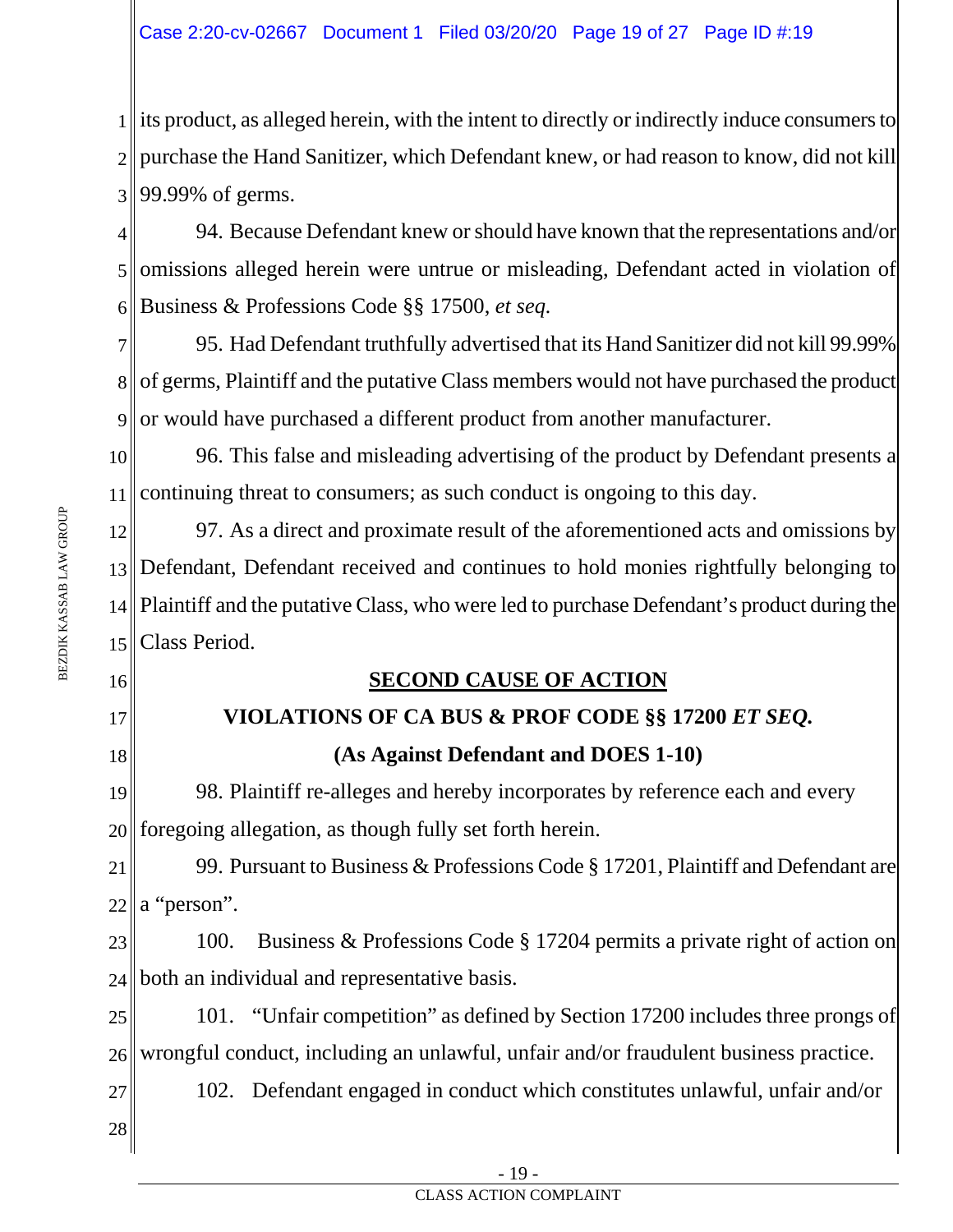1 fraudulent business practices, and unfair, deceptive, untrue or misleading advertising, as 2 prohibited the UCL.

3 4 manufacturing, and distributing Defendant's Hand Sanitizer in violation of California's 5 6 7 103. Defendant engaged in a pattern of **"unlawful"** conduct by marketing, Consumer Legal Remedies Act, Civil Code § 1750, *et seq.* and California's False Advertising Law, Business & Professions Code §§ 17500, *et seq.*, as well as other Federal regulations.

8 9 104. Defendant violated the above-referenced statutes by falsely representing that its product killed 99.99% of germs, when in fact the product did not do so.

10 11 105. Defendant had other reasonably available alternatives to further its business interests, other than the unlawful conduct described herein.

12 13 106. By participating in the conduct alleged above, Defendant engaged in a pattern of "unlawful" business practices within the meaning of California's UCL.

14 15 misrepresentations to Plaintiff and the Class members to earn their business and have 16 17 18 19 20 21 107. Defendant also engaged in a pattern of **"unfair"** conduct by making an unfair economic advantage over their competitors in the marketplace. Had Plaintiff and the putative class members been informed that Defendant's Hand Sanitizer did not eliminate 99.99% of germs, they would not have purchased the product or would have purchased a different product. In other words, through its unfair conduct, Defendant earned the business of Plaintiff and the putative Class members by using deceptive advertising, which placed competitors at a disadvantage.

22 23 24 108. Plaintiff and Class members could not have reasonably avoided the injuries they and they were harmed in that they paid a price premium for the Hand Sanitizer.

25 26 27 28 109. Defendant also engaged in a pattern of **"fraudulent"** conduct by misrepresenting to the public that its product killed 99.99% of germs, when, in fact, it did not. This presents an ongoing threat to consumers because consumers will continue to be misled by the product defendant offers in stores and on its website.

<sup>-</sup> 20 -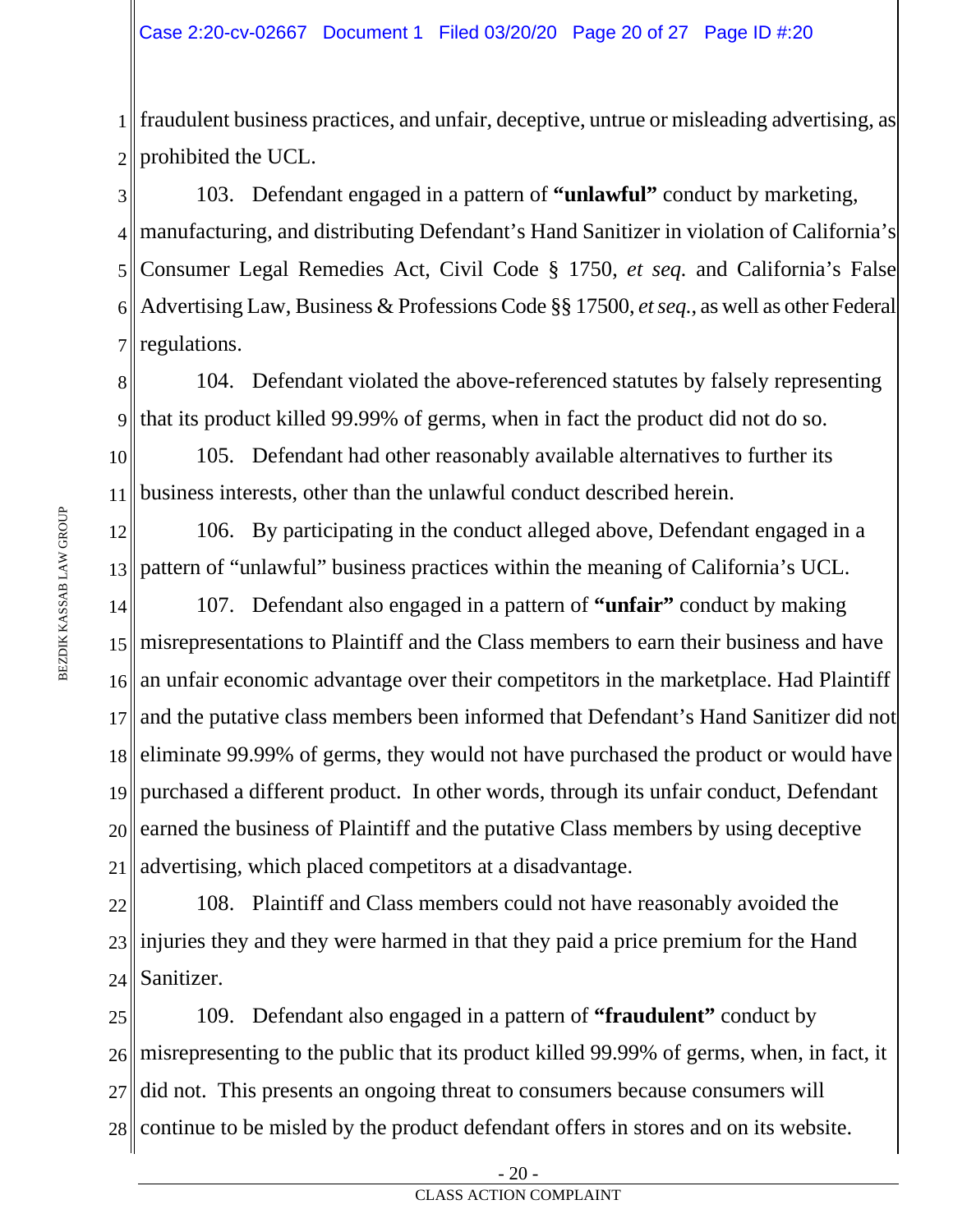1 2 misleading within the meaning of Bus. & Prof. Code §§ 17200, *et seq.*, in that 3 4 110. Defendant's advertising is also unfair, deceptive, untrue, and/or consumers are led to believe that Defendant's Hand Sanitizer kills 99.99% of germs, when, in fact, the product does not do so, as alleged herein.

5 6 7 111. Plaintiff and other reasonable consumers are likely to be, and were, deceived and mislead by Defendant's advertising of its product, as killing 99.99% of germs.

8 9 10 unfair economic competitive advantage over its competitors. 112. As a direct and proximate result of Defendant's unlawful, unfair and fraudulent conduct described herein, Defendant received and continues to receive an

11 12 13 113. Plaintiff and the putative Class members suffered an injury in fact because Plaintiff's money was taken by Defendant as a result of Defendant's false representations as set forth on the product's label and Defendant's website.

14 15 fraudulent, and constitute multiple violations of California's UCL. 114. Such acts and omissions by Defendant are unlawful and/or unfair and/or

16 17 115. In prosecuting this action for the enforcement of important rights affecting the public interest, Plaintiff seeks the recovery of attorneys' fees and costs.

18 19

20

# **THIRD CAUSE OF ACTION**

## **NEGLIGENT MISREPRESENTATION**

## **(As Against Defendant and DOES 1-10)**

21 22 116. Plaintiff re-alleges and hereby incorporates by reference each and every foregoing allegations as though fully set forth herein.

23 24 25 26 packaging, labeling and advertising, that Defendant's Hand Sanitizer killed 99.99% of 27 117. Beginning at a date currently unknown, but at least within the last 4 years of the fling of the Complaint, and continuing to the time of the filing of this Complaint, Defendant represented to Plaintiff and others similarly situated, through product germs.

28

118. Defendant made these representations knowing, or having reason to know,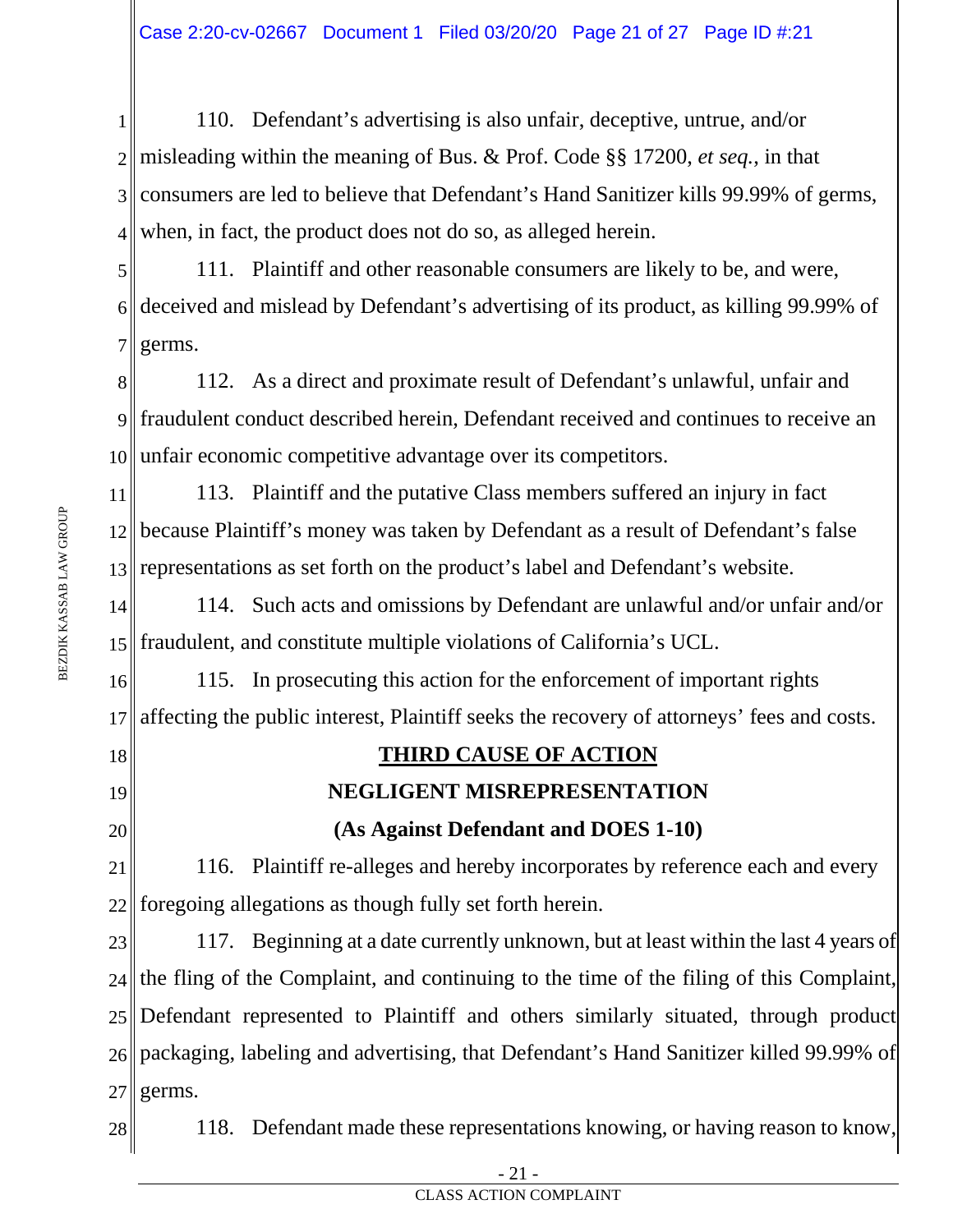1 that its product did not kill 99.99% of germs.

2 3 members, to purchase Defendant's Hand Sanitizer. 119. Defendant acted with the intent to induce Plaintiff and putative Class

4 5 120. Plaintiff and the putative Class members relied upon Defendant's representations when deciding to purchase Defendant's product.

6 7 representations were false and Defendant had no reasonable basis for believing the 8 representations to be true. 121. At all times relevant, Defendant knew or should have known that such

9 10 members were induced to purchase Defendant's Hand Sanitizer due to the unlawful acts 11 of Defendant. 122. As a proximate result of Defendant's conduct, Plaintiff and the Class

## **FOURTH CAUSE OF ACTION**

## **INTENTIONAL MISREPRESENTATION**

## **(As Against Defendant and DOES 1-10)**

15 16 foregoing allegation, as though fully set forth herein. 123. Plaintiff re-alleges and hereby incorporates by reference each and every

17 18 19 20 21 124. Beginning at a date currently unknown, but at least within the last 4 years of the filing of this Complaint, and continuing to the time of the filing of this Complaint, Defendant intentionally represented to Plaintiff and others similarly situated, through product packaging, labeling and advertising at its brick and mortar stores and on its website Target.com, that Defendant's Hand Sanitizer killed 99.99% of germs.

22 23 kills 99.99% of germs. 125. Defendant acted intentionally by marketing its Hand Sanitizer as one that

24 25 126. The FDA found there is no evidence that shows alcohol-based hand sanitizers like Target's Hand Sanitizer kills 99.99% of germs.

26 27 28 implying that the product prevents the spread of viruses, for which there is no evidence. 127. By including the statement on its label that the Hand Sanitizer kills more than 99.99% of germs and comparing its Hand Sanitizer to Purell's, Defendant is

12

13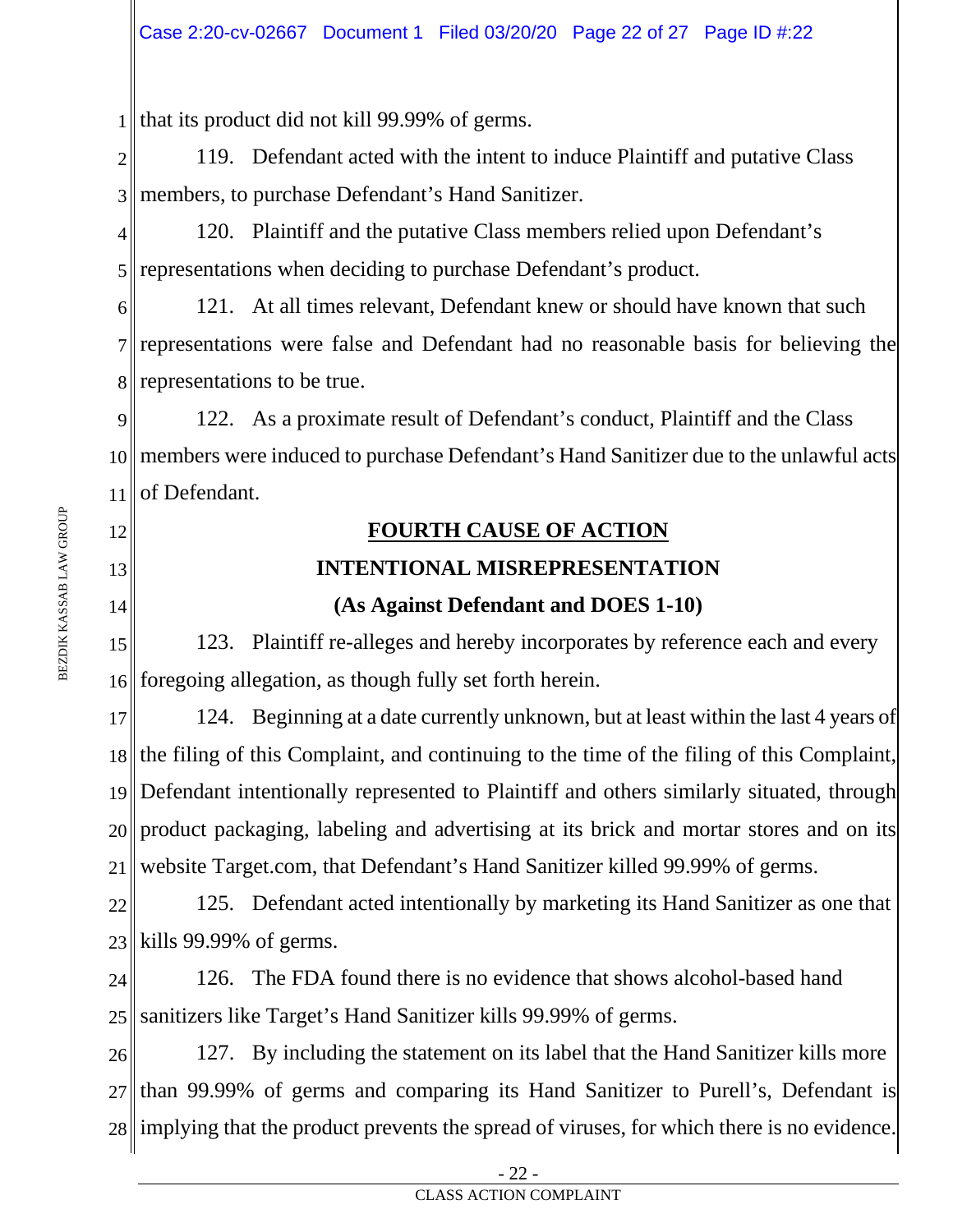1 2 128. Defendant knew or had reason to know such representations were false, and continued to advertise its product in a false or misleading way.

3 4 129. Plaintiff and the putative Class members saw, believed, and relied upon Defendant's representations in making the decision to purchase Defendant's product.

5 6 Plaintiff and the putative Class members were damaged in an amount to be determined at 7 130. As a proximate result of Defendant's intentional misrepresentations,  $\parallel$ trial.

8 9 131. Defendant's egregious conduct was malicious and therefore Plaintiff and the Class members are entitled to recover punitive damages.

10

11

12

## **FIFTH CAUSE OF ACTION**

## **VIOLATIONS OF CA CIV. CODE. §§ 1750,** *ET SEQ.* **(As Against Defendant and DOES 1-10)**

13 14 132. Plaintiff re-alleges and hereby incorporates by reference each and every foregoing allegation, as though fully set forth herein.

15 16 ("CLRA"), identifies "unfair or deceptive" practices in a "transaction' relating to the sale 17 of "goods" or "services" to a "consumer." The Legislature's intent in promulgating the 18 CLRA is expressed in Civil Code section 1760, which provides, *inter alia*, that its term 19 20 21 133. Civil Code section 1750, *et seq.*, The Consumer Legal Remedies Act are to be "Construed liberally and applied to promote its underlying purposes, which are to protect consumers against unfair and deceptive business practices and to provide efficient and economical procedures to secure such protection."

22 23 section 1761(c). 134. Defendant and Plaintiff are each "person[s]" as defined in Civil Code

24 25 135. Defendant's Hand Sanitizer constitutes a "good" as defined in Civil Code section 1761(a).

26 27 136. Plaintiff and the Class members are each "consumer[s]" as defined in  $\parallel$  to Civil Code section 1761(d).

28 137. Plaintiff and the Class members' purchase of Defendant's Hand Sanitizer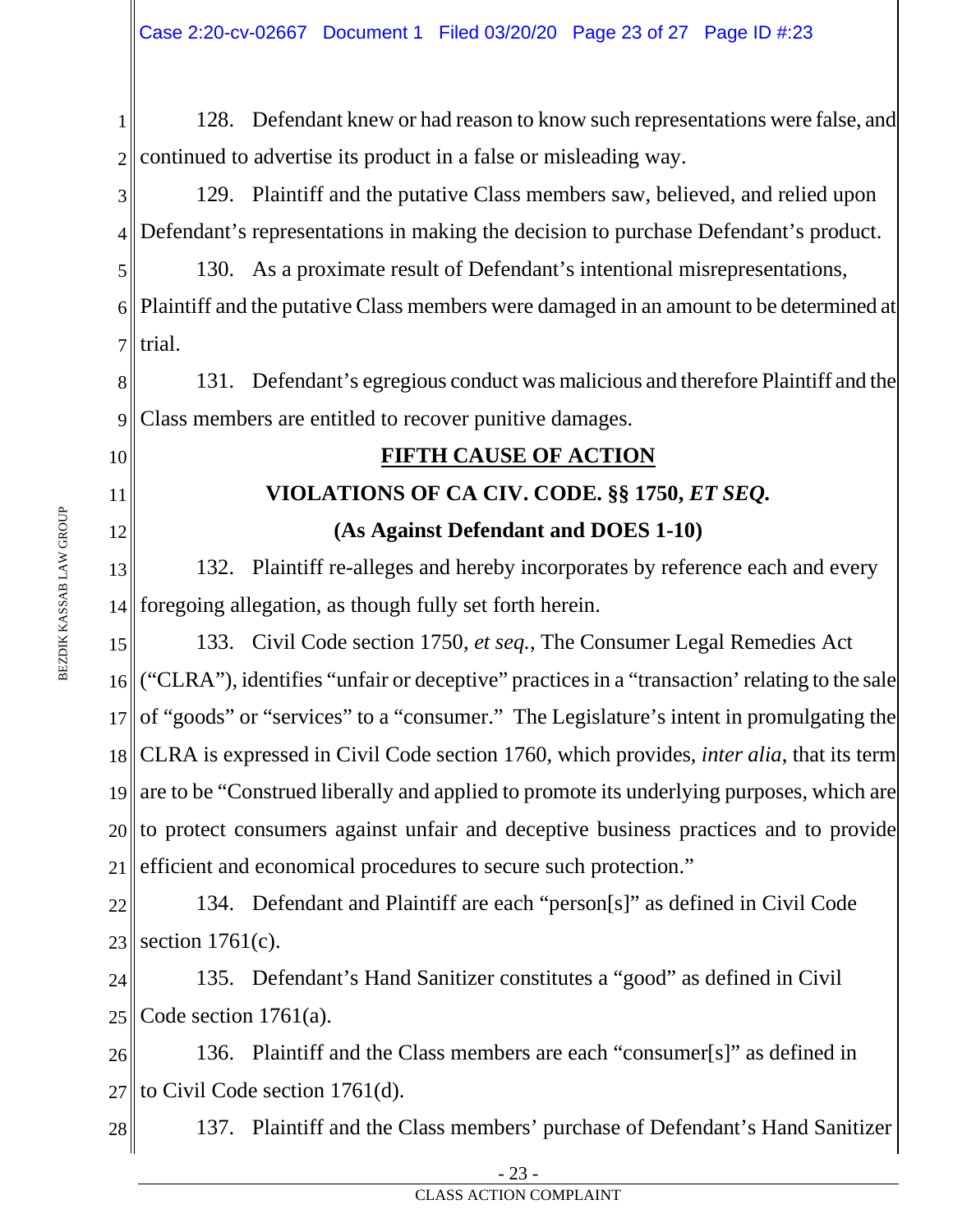1 constituted a "transaction" as defined by Civil Code section 1761(e).

2 3 4 5 138. The CLRA prohibits, as unlawful, the "following unfair methods of competition and unfair or deceptive acts or practices undertaken by any person in a transaction intended to result or which results in the sale of lease of goods or services to any consumer":

- a. "Misrepresenting the affiliation, connection or association with or certification by, another." Civil Code section 1770(a)(3).
- b. "Representing that goods…have…characteristics, ingredients, uses, benefits, …that they do not have…" Civil Code section 1770(a)(5).
- c. "Advertising goods or services with intent not to sell them as advertised." Civil Code section 1770(a)(9).

12 13 labels, both online and in stores, that its product kills 99.99% of germs. 139. Defendant violated these provisions of the CLRA by representing on its

14 15 that the alleged conduct was wrongful. Defendant was motivated solely for Defendant's 16 140. On information and belief, Defendant's committed these violations knowing self-interest, monetary gain and increased profit.

17 18 19 141. On information and belief, Defendant committed these acts knowing the harm that would result to Plaintiff and the Class, and Defendant engaged in such unfair and deceptive conduct despite having such knowledge.

20 21 142. As a direct and proximate result of Defendant's violations of the CLRA, Plaintiff is entitled to and seek injunctive relief prohibiting such conduct in the future.

22 23 later time, after Defendant is given the period to cure its conduct under the CLRA. 143. Plaintiff anticipates amending the complaint to include actual damages at a

24

## **PRAYER FOR RELIEF**

25 26 27 **WHEREFORE**, Plaintiff, on behalf of himself, and on behalf of the putative Class members, respectfully requests the Court grant the following relief against Defendant:

28 1. An order confirming that this action is properly maintainable and certified

6

7

8

9

10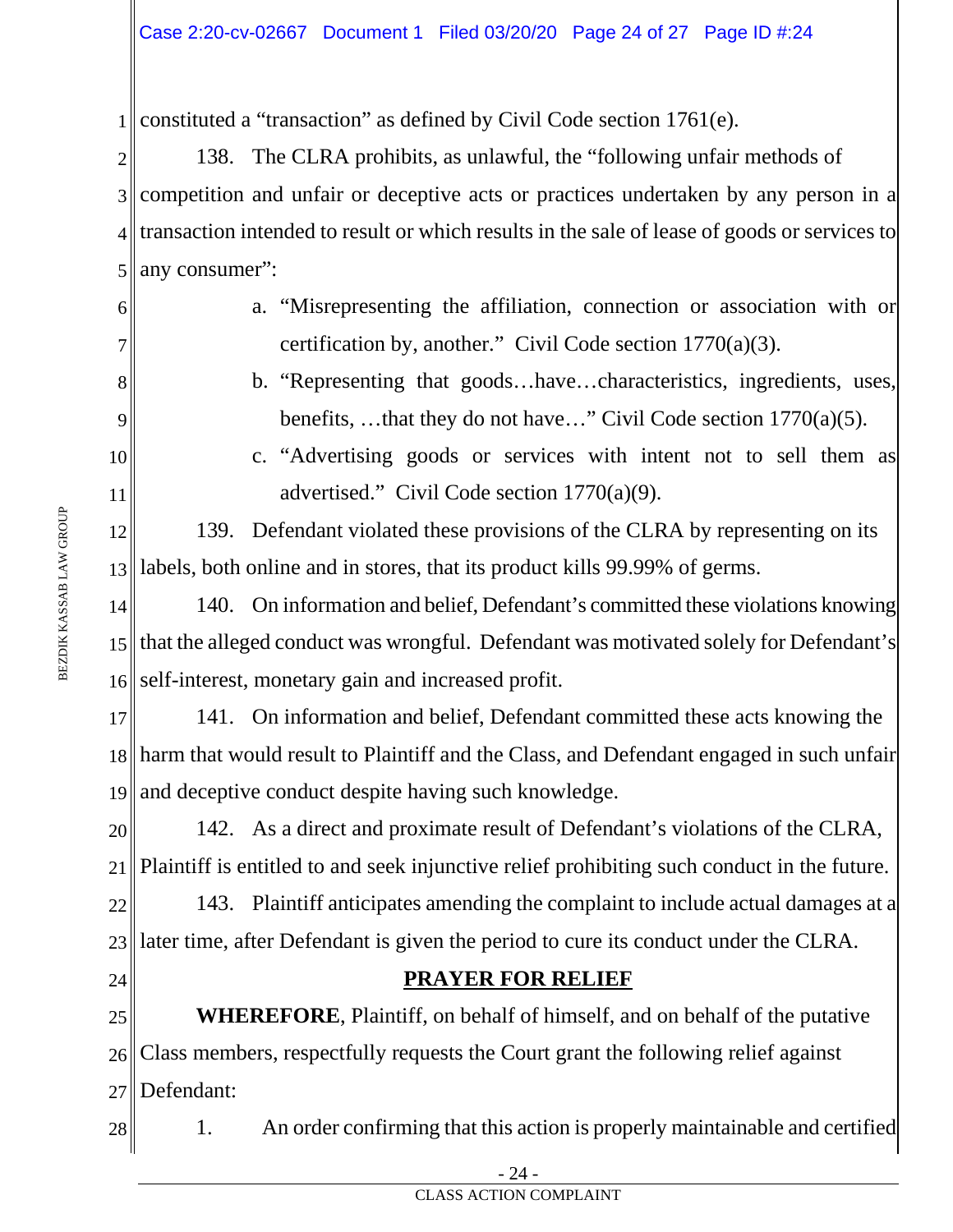as a Class Action;

2. An order appointing Plaintiff as the Class Representative and Bezdik Kassab Law Group as counsel for the Class;

3. An order requiring Defendant to bear the cost of Class notice;

- 4. An order declaring that the conduct complained of herein violates the consumer protection statutes raised herein;
- 5. An order requiring imposition of a constructive trust and/or disgorgement of Defendant's ill-gotten gains and to pay restitution to Plaintiff and all members of the Class and to restore to the Plaintiff and the members of the class all funds acquired by means of any act or practice declared by this court to be unlawful, fraudulent or unfair business act or practice, in violation of laws, statutes or regulations, or constituting unfair competition; 6. Distribution of any monies recovered on behalf of members of the Class via fluid recovery or *cy pres* recovery where necessary and as applicable, to prevent Defendant from retaining the benefits of their wrongful conduct;
- 7. Plaintiff and each of the other members of the Class recover the amounts by which Defendant has been unjustly enriched;
- 8. A temporary, preliminary, and/or permanent order for injunctive relief requiring Defendant to: (i) discontinue its false and/or misleading statement/s; and (ii) undertake an immediate public information campaign to inform members of the proposed class as to their prior practices;
- 9. Defendant be enjoined from continuing the wrongful conduct alleged herein and be required to comply with all applicable laws;
- 10. An order requiring Defendant to conduct corrective labeling and Advertising;

26 11. An award of punitive damages in an amount to be proven at trial;

- 27 12. Pre-judgment interests from the date of filing of this lawsuit;
- 28 13. Plaintiff and each member of the putative Class recover their attorney's

1

2

3

4

5

6

7

8

9

10

11

12

13

14

15

16

17

18

19

20

21

22

23

24

25

- 25 -

CLASS ACTION COMPLAINT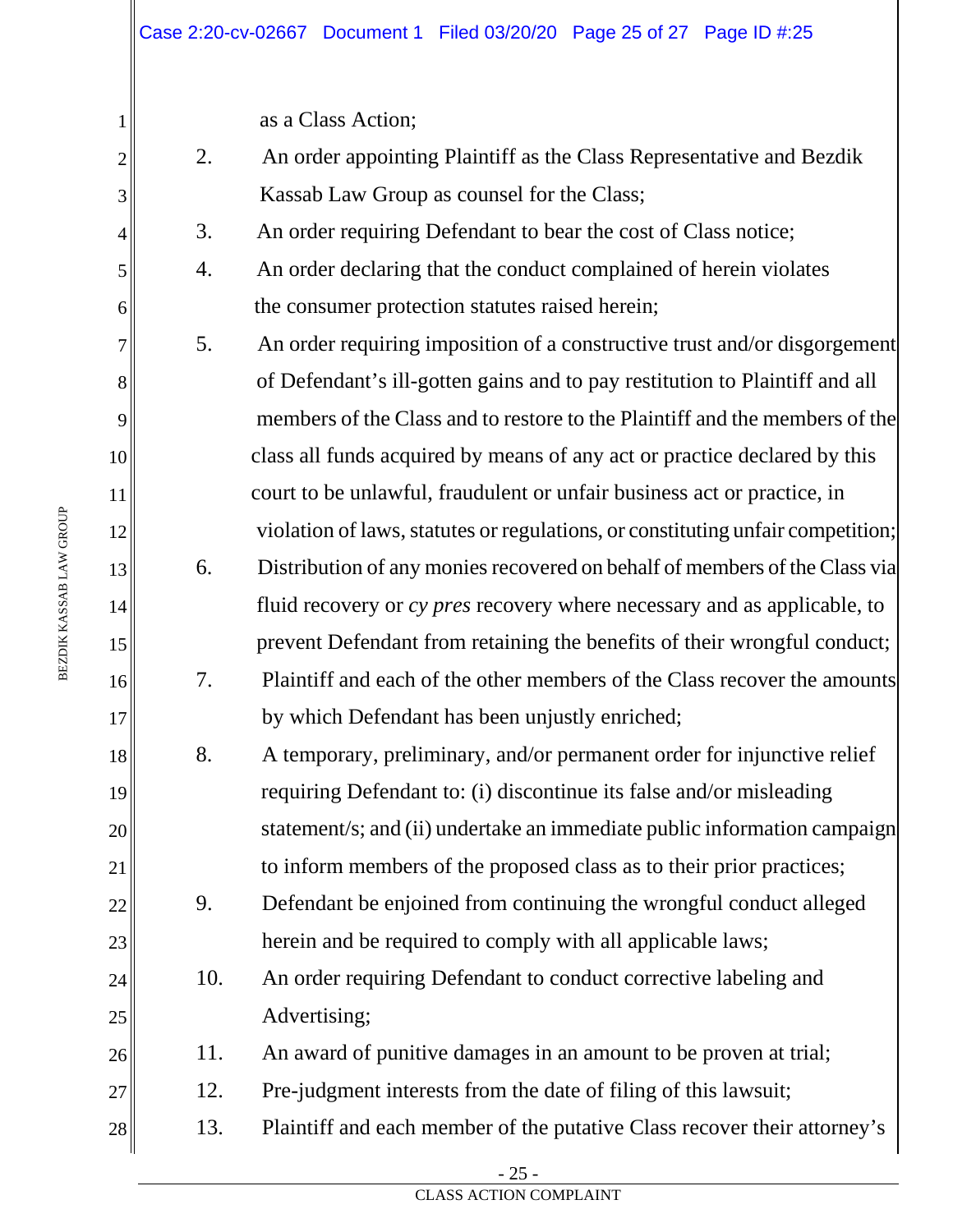|    |    | Case 2:20-cv-02667 Document 1 Filed 03/20/20 Page 26 of 27 Page ID #:26          |
|----|----|----------------------------------------------------------------------------------|
| 1  |    | fees and costs of suit.                                                          |
| 2  |    | <b>FIRST CAUSE OF ACTION</b>                                                     |
| 3  |    | CA BUS. & PROF. CODE §§ 17500, ET SEQ.                                           |
| 4  | 1. | Restitution and injunctive relief pursuant to Bus. & Prof. Code § 17203;         |
| 5  | 2. | Reasonable attorneys' fees and costs pursuant to, <i>inter alia</i> , California |
| 6  |    | Code of Civil Procedure § 1021.5; and                                            |
| 7  | 3. | Plaintiff and the members of the Class be granted any other relief the           |
| 8  |    | Court may deem just and proper.                                                  |
| 9  |    | <b>SECOND CAUSE OF ACTION</b>                                                    |
| 10 |    | CA BUS. & PROF. CODE §§ 17200, ET SEQ.                                           |
| 11 | 1. | An award of general, compensatory, special and punitive damages                  |
| 12 |    | according to proof;                                                              |
| 13 | 2. | Restitution and injunctive relief pursuant to Bus. & Prof. Code § 17535;         |
| 14 | 3. | Reasonable attorneys' fees and costs pursuant to, <i>inter alia</i> , California |
| 15 |    | Code of Civil Procedure § 1021.5; and                                            |
| 16 | 4. | Plaintiff and the members of the Class be granted any other relief the           |
| 17 |    | Court may deem just and proper.                                                  |
| 18 |    | <b>THIRD CAUSE OF ACTION</b>                                                     |
| 19 |    | NEGLIGENT MISREPRESENTATION                                                      |
| 20 | 1. | A judgment against Defendant for general and compensatory damages in             |
| 21 |    | an amount to be determined at trial; and                                         |
| 22 | 2. | Plaintiff and the members of the Class be granted any other relief the           |
| 23 |    | Court may deem just and proper.                                                  |
| 24 |    | <b>FOURTH CAUSE OF ACTION</b>                                                    |
| 25 |    | <b>INTENTIONAL MISREPRESENTATION</b>                                             |
| 26 | 1. | A judgment against Defendant for general and compensatory damages in             |
| 27 |    | an amount to be determined at trial;                                             |
| 28 | 2. | Punitive damages pursuant to Cal. Civ. Code § 3294; and                          |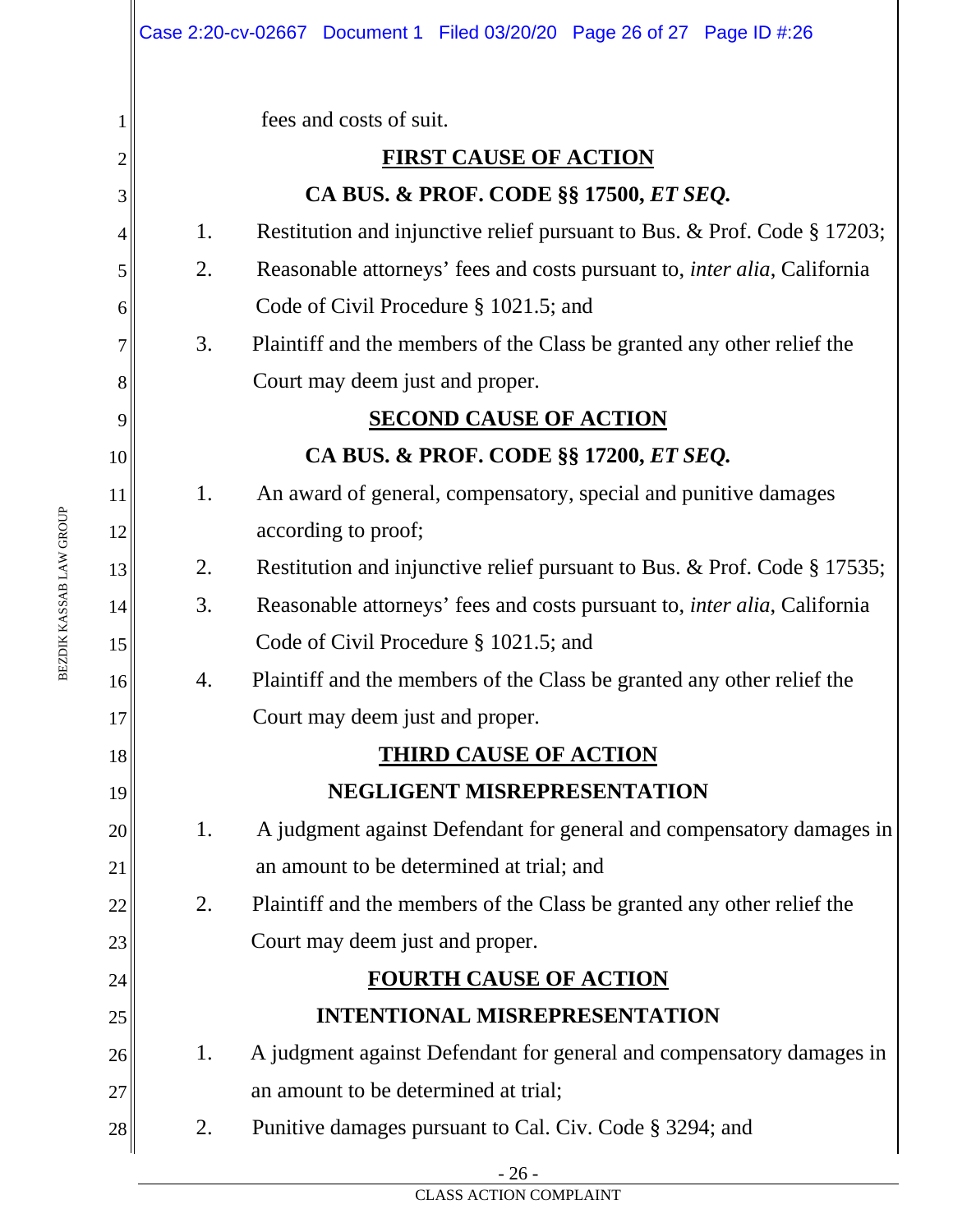| 3.<br>Plaintiff and the members of the Class be granted any other relief the<br>1<br>Court may deem just and proper.<br>$\overline{c}$<br><b>FIFTH CAUSE OF ACTION</b><br>3<br>CA BUS. & PROF. CODE § 17500, ET SEQ.<br>4<br>1.<br>Injunctive relief, restitution and punitive damages pursuant to Cal. Civ.<br>5<br>Code $§ 1780(a);$<br>6<br>2.<br>Reasonable attorney's fees and costs pursuant to Cal. Civ. Code §<br>7<br>$1780(d)$ ; and<br>8<br>3.<br>Plaintiff and the members of the Class be granted any other relief the<br>9<br>Court may deem just and proper.<br>10<br><b>TRIAL BY JURY</b><br>11<br>Plaintiff demands a trial by jury on all claims for damages.<br>12<br><b>BEZDIK KASSAB LAW GROUP</b><br>13 Dated: March 20, 2020<br>14<br>15<br>By: /s/ Raffi Kassabian<br>16<br>Sareen Bezdikian<br>Raffi Kassabian<br>17<br><b>Attorneys for Plaintiff</b><br>18<br>19<br>20<br>21<br>22<br>23<br>24<br>25<br>26<br>27<br>28 | Case 2:20-cv-02667 Document 1 Filed 03/20/20 Page 27 of 27 Page ID #:27 |  |  |  |  |  |  |
|---------------------------------------------------------------------------------------------------------------------------------------------------------------------------------------------------------------------------------------------------------------------------------------------------------------------------------------------------------------------------------------------------------------------------------------------------------------------------------------------------------------------------------------------------------------------------------------------------------------------------------------------------------------------------------------------------------------------------------------------------------------------------------------------------------------------------------------------------------------------------------------------------------------------------------------------------|-------------------------------------------------------------------------|--|--|--|--|--|--|
|                                                                                                                                                                                                                                                                                                                                                                                                                                                                                                                                                                                                                                                                                                                                                                                                                                                                                                                                                   |                                                                         |  |  |  |  |  |  |
|                                                                                                                                                                                                                                                                                                                                                                                                                                                                                                                                                                                                                                                                                                                                                                                                                                                                                                                                                   |                                                                         |  |  |  |  |  |  |
|                                                                                                                                                                                                                                                                                                                                                                                                                                                                                                                                                                                                                                                                                                                                                                                                                                                                                                                                                   |                                                                         |  |  |  |  |  |  |
|                                                                                                                                                                                                                                                                                                                                                                                                                                                                                                                                                                                                                                                                                                                                                                                                                                                                                                                                                   |                                                                         |  |  |  |  |  |  |
|                                                                                                                                                                                                                                                                                                                                                                                                                                                                                                                                                                                                                                                                                                                                                                                                                                                                                                                                                   |                                                                         |  |  |  |  |  |  |
|                                                                                                                                                                                                                                                                                                                                                                                                                                                                                                                                                                                                                                                                                                                                                                                                                                                                                                                                                   |                                                                         |  |  |  |  |  |  |
|                                                                                                                                                                                                                                                                                                                                                                                                                                                                                                                                                                                                                                                                                                                                                                                                                                                                                                                                                   |                                                                         |  |  |  |  |  |  |
|                                                                                                                                                                                                                                                                                                                                                                                                                                                                                                                                                                                                                                                                                                                                                                                                                                                                                                                                                   |                                                                         |  |  |  |  |  |  |
|                                                                                                                                                                                                                                                                                                                                                                                                                                                                                                                                                                                                                                                                                                                                                                                                                                                                                                                                                   |                                                                         |  |  |  |  |  |  |
|                                                                                                                                                                                                                                                                                                                                                                                                                                                                                                                                                                                                                                                                                                                                                                                                                                                                                                                                                   |                                                                         |  |  |  |  |  |  |
|                                                                                                                                                                                                                                                                                                                                                                                                                                                                                                                                                                                                                                                                                                                                                                                                                                                                                                                                                   |                                                                         |  |  |  |  |  |  |
|                                                                                                                                                                                                                                                                                                                                                                                                                                                                                                                                                                                                                                                                                                                                                                                                                                                                                                                                                   |                                                                         |  |  |  |  |  |  |
|                                                                                                                                                                                                                                                                                                                                                                                                                                                                                                                                                                                                                                                                                                                                                                                                                                                                                                                                                   |                                                                         |  |  |  |  |  |  |
|                                                                                                                                                                                                                                                                                                                                                                                                                                                                                                                                                                                                                                                                                                                                                                                                                                                                                                                                                   |                                                                         |  |  |  |  |  |  |
|                                                                                                                                                                                                                                                                                                                                                                                                                                                                                                                                                                                                                                                                                                                                                                                                                                                                                                                                                   |                                                                         |  |  |  |  |  |  |
|                                                                                                                                                                                                                                                                                                                                                                                                                                                                                                                                                                                                                                                                                                                                                                                                                                                                                                                                                   |                                                                         |  |  |  |  |  |  |
|                                                                                                                                                                                                                                                                                                                                                                                                                                                                                                                                                                                                                                                                                                                                                                                                                                                                                                                                                   |                                                                         |  |  |  |  |  |  |
|                                                                                                                                                                                                                                                                                                                                                                                                                                                                                                                                                                                                                                                                                                                                                                                                                                                                                                                                                   |                                                                         |  |  |  |  |  |  |
|                                                                                                                                                                                                                                                                                                                                                                                                                                                                                                                                                                                                                                                                                                                                                                                                                                                                                                                                                   |                                                                         |  |  |  |  |  |  |
|                                                                                                                                                                                                                                                                                                                                                                                                                                                                                                                                                                                                                                                                                                                                                                                                                                                                                                                                                   |                                                                         |  |  |  |  |  |  |
|                                                                                                                                                                                                                                                                                                                                                                                                                                                                                                                                                                                                                                                                                                                                                                                                                                                                                                                                                   |                                                                         |  |  |  |  |  |  |
|                                                                                                                                                                                                                                                                                                                                                                                                                                                                                                                                                                                                                                                                                                                                                                                                                                                                                                                                                   |                                                                         |  |  |  |  |  |  |
|                                                                                                                                                                                                                                                                                                                                                                                                                                                                                                                                                                                                                                                                                                                                                                                                                                                                                                                                                   |                                                                         |  |  |  |  |  |  |
|                                                                                                                                                                                                                                                                                                                                                                                                                                                                                                                                                                                                                                                                                                                                                                                                                                                                                                                                                   |                                                                         |  |  |  |  |  |  |
|                                                                                                                                                                                                                                                                                                                                                                                                                                                                                                                                                                                                                                                                                                                                                                                                                                                                                                                                                   |                                                                         |  |  |  |  |  |  |
|                                                                                                                                                                                                                                                                                                                                                                                                                                                                                                                                                                                                                                                                                                                                                                                                                                                                                                                                                   |                                                                         |  |  |  |  |  |  |
|                                                                                                                                                                                                                                                                                                                                                                                                                                                                                                                                                                                                                                                                                                                                                                                                                                                                                                                                                   |                                                                         |  |  |  |  |  |  |
|                                                                                                                                                                                                                                                                                                                                                                                                                                                                                                                                                                                                                                                                                                                                                                                                                                                                                                                                                   |                                                                         |  |  |  |  |  |  |

BEZDIK KASSAB LAW GROUP BEZDIK KASSAB LAW GROUP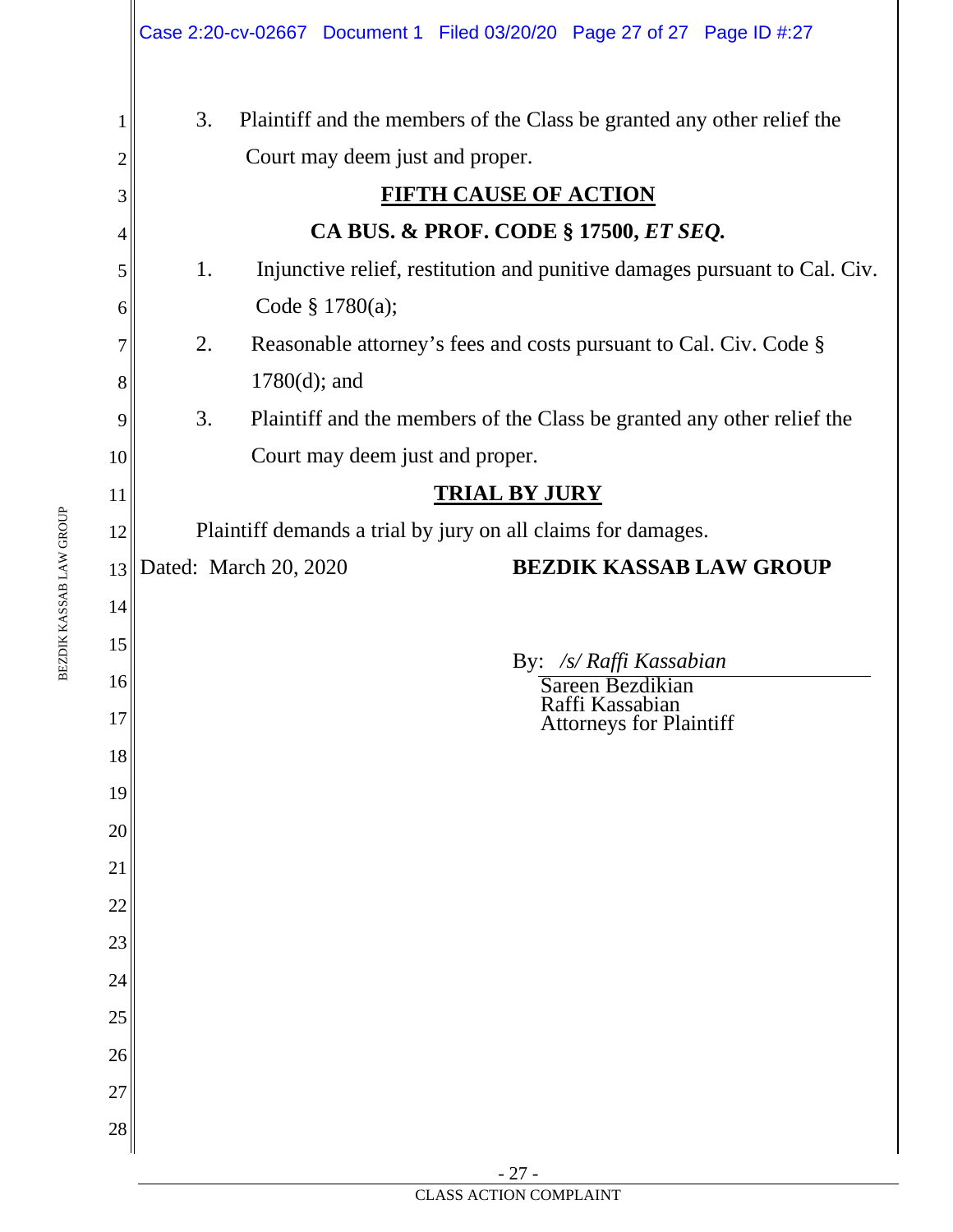#### **UNITED STATES DISTRICT COURT, CENTRAL DISTRICT OF CALIFORNIA CIVIL COVER SHEET**

| <b>I. (a) PLAINTIFFS</b> ( Check box if you are representing yourself $\vert \vert$ )<br><b>MARDIG TASLAKIAN</b>                                                                                                                                                                                                                                                            |                                                                                                                                                           | <b>DEFENDANTS</b>                                                                           |                                                   |                   | (Check box if you are representing yourself<br>TARGET CORPORATION; TARGET BRANDS, INC.; and DOES 1-10                  |                                                                                                                                      |  |     |                              |
|-----------------------------------------------------------------------------------------------------------------------------------------------------------------------------------------------------------------------------------------------------------------------------------------------------------------------------------------------------------------------------|-----------------------------------------------------------------------------------------------------------------------------------------------------------|---------------------------------------------------------------------------------------------|---------------------------------------------------|-------------------|------------------------------------------------------------------------------------------------------------------------|--------------------------------------------------------------------------------------------------------------------------------------|--|-----|------------------------------|
| (b) County of Residence of First Listed Plaintiff<br>(EXCEPT IN U.S. PLAINTIFF CASES)                                                                                                                                                                                                                                                                                       | Los Angeles                                                                                                                                               | Hennepin<br>County of Residence of First Listed Defendant<br>(IN U.S. PLAINTIFF CASES ONLY) |                                                   |                   |                                                                                                                        |                                                                                                                                      |  |     |                              |
| (c) Attorneys (Firm Name, Address and Telephone Number) If you are<br>representing yourself, provide the same information.<br>Sareen Bezdikian, Esg. and Raffi Kassabian, Esg.<br>Bezdik Kassab Law Group<br>790 E. Colorado Blvd., 9th Fl., Pasadena CA 9110; 626-499-6998                                                                                                 |                                                                                                                                                           |                                                                                             |                                                   |                   | Attorneys (Firm Name, Address and Telephone Number) If you are<br>representing yourself, provide the same information. |                                                                                                                                      |  |     |                              |
| <b>II. BASIS OF JURISDICTION</b> (Place an X in one box only.)                                                                                                                                                                                                                                                                                                              |                                                                                                                                                           |                                                                                             |                                                   |                   |                                                                                                                        | <b>III. CITIZENSHIP OF PRINCIPAL PARTIES-For Diversity Cases Only</b><br>(Place an X in one box for plaintiff and one for defendant) |  |     |                              |
| 1. U.S. Government<br>Plaintiff                                                                                                                                                                                                                                                                                                                                             | 3. Federal Question (U.S.<br>Government Not a Party)                                                                                                      |                                                                                             | Citizen of This State<br>Citizen of Another State | <b>PTF</b><br>l×l | <b>DEF</b>                                                                                                             | Incorporated or Principal Place<br>of Business in this State<br>Incorporated and Principal Place                                     |  | PTF | <b>DEF</b><br>-4<br>⊠<br>- 5 |
| 2. U.S. Government<br>Defendant                                                                                                                                                                                                                                                                                                                                             | $\sqrt{\times}$ 4. Diversity (Indicate Citizenship<br>of Parties in Item III)                                                                             | <b>Foreign Country</b>                                                                      | Citizen or Subject of a                           | 3                 | 3                                                                                                                      | of Business in Another State<br><b>Foreign Nation</b>                                                                                |  | 6   | - 6                          |
| <b>IV. ORIGIN</b> (Place an X in one box only.)<br>6. Multidistrict<br>8. Multidistrict<br>5. Transferred from Another<br>2. Removed from<br>3. Remanded from<br>4. Reinstated or<br>1. Original<br>$\overline{\times}$<br>Litigation -<br>Litigation -<br>Appellate Court<br>District (Specify)<br>Proceeding<br><b>State Court</b><br>Reopened<br>Transfer<br>Direct File |                                                                                                                                                           |                                                                                             |                                                   |                   |                                                                                                                        |                                                                                                                                      |  |     |                              |
| V. REQUESTED IN COMPLAINT: JURY DEMAND:                                                                                                                                                                                                                                                                                                                                     | l×l<br>Yes                                                                                                                                                | No                                                                                          |                                                   |                   |                                                                                                                        | (Check "Yes" only if demanded in complaint.)                                                                                         |  |     |                              |
|                                                                                                                                                                                                                                                                                                                                                                             | 5,000,000 plus<br><b>CLASS ACTION under F.R.Cv.P. 23:</b><br><b>MONEY DEMANDED IN COMPLAINT: \$</b><br>No<br>$\mathsf{ \times} $<br>l Yes<br>$\mathsf{X}$ |                                                                                             |                                                   |                   |                                                                                                                        |                                                                                                                                      |  |     |                              |

VI. CAUSE OF ACTION (Cite the U.S. Civil Statute under which you are filing and write a brief statement of cause. Do not cite jurisdictional statutes unless diversity.) Violations of Civ. Code Section 1750 et seq; Civ. Bus

| <b>VII. NATURE OF SUIT</b> (Place an X in one box only).                   |                                                      |                                                                                            |                                                                        |                                                                      |                                                                          |  |  |
|----------------------------------------------------------------------------|------------------------------------------------------|--------------------------------------------------------------------------------------------|------------------------------------------------------------------------|----------------------------------------------------------------------|--------------------------------------------------------------------------|--|--|
| <b>OTHER STATUTES</b>                                                      | <b>CONTRACT</b>                                      | <b>REAL PROPERTY CONT.</b>                                                                 | <b>IMMIGRATION</b>                                                     | <b>PRISONER PETITIONS</b>                                            | <b>PROPERTY RIGHTS</b>                                                   |  |  |
| 375 False Claims Act                                                       | 110 Insurance                                        | 240 Torts to Land                                                                          | 462 Naturalization                                                     | <b>Habeas Corpus:</b>                                                | 820 Copyrights                                                           |  |  |
| 376 Oui Tam<br>(31 USC 3729(a))                                            | 120 Marine<br>130 Miller Act                         | 245 Tort Product<br>Liability<br>290 All Other Real                                        | Application<br>465 Other<br><b>Immigration Actions</b>                 | 463 Alien Detainee<br>510 Motions to Vacate<br>Sentence              | 830 Patent<br>835 Patent - Abbreviated                                   |  |  |
| 400 State<br>Reapportionment                                               | 140 Negotiable<br>Instrument                         | Property<br><b>TORTS</b><br><b>PERSONAL INJURY</b>                                         | <b>TORTS</b><br><b>PERSONAL PROPERTY</b>                               | 530 General<br>535 Death Penalty                                     | <b>New Drug Application</b><br>840 Trademark                             |  |  |
| 410 Antitrust                                                              | 150 Recovery of<br>Overpayment &                     |                                                                                            | 370 Other Fraud                                                        | Other:                                                               | <b>SOCIAL SECURITY</b>                                                   |  |  |
| 430 Banks and Banking                                                      | Enforcement of                                       | 310 Airplane                                                                               | 371 Truth in Lending                                                   | 540 Mandamus/Other                                                   | 861 HIA (1395ff)                                                         |  |  |
| 450 Commerce/ICC<br>Rates/Etc.                                             | Judgment                                             | 315 Airplane<br><b>Product Liability</b>                                                   | 380 Other Personal                                                     | 550 Civil Rights                                                     | 862 Black Lung (923)                                                     |  |  |
| 460 Deportation                                                            | 151 Medicare Act                                     | 320 Assault, Libel &<br>Slander                                                            | <b>Property Damage</b>                                                 | 555 Prison Condition                                                 | 863 DIWC/DIWW (405 (q))                                                  |  |  |
| 470 Racketeer Influ-<br>enced & Corrupt Org.                               | 152 Recovery of<br>Defaulted Student                 | 330 Fed. Employers'                                                                        | 385 Property Damage<br>Product Liability                               | 560 Civil Detainee<br>Conditions of                                  | 864 SSID Title XVI                                                       |  |  |
| 480 Consumer Credit                                                        | Loan (Excl. Vet.)                                    | Liability                                                                                  | <b>BANKRUPTCY</b>                                                      | Confinement                                                          | 865 RSI (405 (q))                                                        |  |  |
| 490 Cable/Sat TV                                                           | 153 Recovery of                                      | 340 Marine<br>345 Marine Product                                                           | 422 Appeal 28                                                          | <b>FORFEITURE/PENALTY</b>                                            | <b>FEDERAL TAX SUITS</b>                                                 |  |  |
| 850 Securities/Com-<br>modities/Exchange                                   | Overpayment of<br>Vet. Benefits<br>160 Stockholders' | Liability<br>350 Motor Vehicle                                                             | <b>USC 158</b><br>423 Withdrawal 28<br><b>USC 157</b>                  | 625 Drug Related<br>Seizure of Property 21<br><b>USC 881</b>         | 870 Taxes (U.S. Plaintiff or<br>Defendant)<br>871 IRS-Third Party 26 USC |  |  |
| 890 Other Statutory<br>⊠<br><b>Actions</b>                                 | Suits                                                | 355 Motor Vehicle<br><b>Product Liability</b>                                              | <b>CIVIL RIGHTS</b>                                                    | 690 Other                                                            | 7609                                                                     |  |  |
| 891 Agricultural Acts                                                      | 190 Other<br>Contract                                | 360 Other Personal                                                                         | 440 Other Civil Rights                                                 | <b>LABOR</b><br>710 Fair Labor Standards                             |                                                                          |  |  |
| 893 Environmental<br><b>Matters</b>                                        | 195 Contract                                         | Injury<br>362 Personal Iniurv-                                                             | 441 Votina<br>442 Employment                                           | Act<br>720 Labor/Mgmt.                                               |                                                                          |  |  |
| 895 Freedom of Info.                                                       | <b>Product Liability</b><br>196 Franchise            | <b>Med Malpratice</b><br>365 Personal Injury-                                              | 443 Housing/                                                           | Relations                                                            |                                                                          |  |  |
| Act<br>896 Arbitration                                                     | <b>REAL PROPERTY</b>                                 | <b>Product Liability</b>                                                                   | Accommodations<br>445 American with                                    | 740 Railway Labor Act                                                |                                                                          |  |  |
| 899 Admin. Procedures<br>Act/Review of Appeal of<br><b>Agency Decision</b> | 210 Land<br>Condemnation<br>220 Foreclosure          | 367 Health Care/<br>Pharmaceutical<br>Personal Injury<br>Product Liability<br>368 Asbestos | Disabilities-<br>Employment<br>446 American with<br>Disabilities-Other | 751 Family and Medical<br>Leave Act<br>790 Other Labor<br>Litigation |                                                                          |  |  |
| 950 Constitutionality of<br><b>State Statutes</b>                          | 230 Rent Lease &<br>Ejectment                        | $\mathcal{L}$<br>Personal Injury<br><b>Product Liability</b>                               | 448 Education                                                          | 791 Employee Ret. Inc.<br>Security Act                               |                                                                          |  |  |

#### **FOR OFFICE USE ONLY:**

Case Number: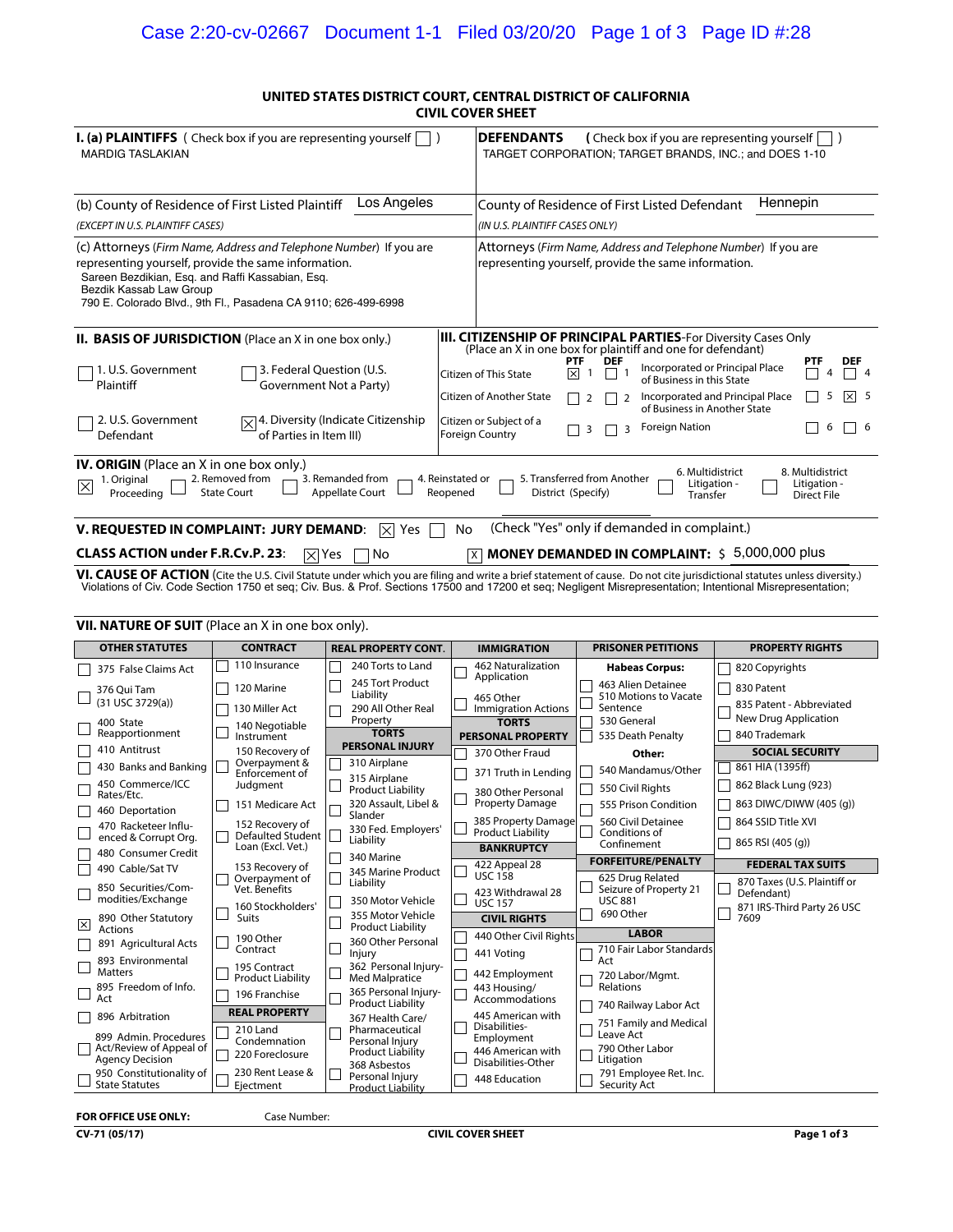### Case 2:20-cv-02667 Document 1-1 Filed 03/20/20 Page 2 of 3 Page ID #:29

#### **UNITED STATES DISTRICT COURT, CENTRAL DISTRICT OF CALIFORNIA CIVIL COVER SHEET**

VIII. VENUE: Your answers to the questions below will determine the division of the Court to which this case will be initially assigned. This initial assignment is subject to change, in accordance with the Court's General Orders, upon review by the Court of your Complaint or Notice of Removal.

| to change, in accordance with the Court's General Orders, upon review by the Court of your Complaint or Notice of Removal.                                                           |                                                                                                                                                                         |             |                                                                                                                                                       |                                                                                                                                                       |  |                                                                                                                                     |                                                                                                                                     |  |
|--------------------------------------------------------------------------------------------------------------------------------------------------------------------------------------|-------------------------------------------------------------------------------------------------------------------------------------------------------------------------|-------------|-------------------------------------------------------------------------------------------------------------------------------------------------------|-------------------------------------------------------------------------------------------------------------------------------------------------------|--|-------------------------------------------------------------------------------------------------------------------------------------|-------------------------------------------------------------------------------------------------------------------------------------|--|
| QUESTION A: Was this case removed<br>from state court?                                                                                                                               | STATE CASE WAS PENDING IN THE COUNTY OF:                                                                                                                                |             |                                                                                                                                                       |                                                                                                                                                       |  | INITIAL DIVISION IN CACD IS:                                                                                                        |                                                                                                                                     |  |
| $\Box$ Yes<br>$\vert x \vert$ No                                                                                                                                                     | Los Angeles, Ventura, Santa Barbara, or San Luis Obispo                                                                                                                 |             | Western                                                                                                                                               |                                                                                                                                                       |  |                                                                                                                                     |                                                                                                                                     |  |
| If "no, " skip to Question B. If "yes," check the<br>box to the right that applies, enter the                                                                                        | Orange                                                                                                                                                                  |             |                                                                                                                                                       |                                                                                                                                                       |  |                                                                                                                                     | Southern                                                                                                                            |  |
| corresponding division in response to<br>Question E, below, and continue from there.                                                                                                 | Riverside or San Bernardino                                                                                                                                             |             |                                                                                                                                                       |                                                                                                                                                       |  |                                                                                                                                     | Eastern                                                                                                                             |  |
|                                                                                                                                                                                      |                                                                                                                                                                         |             |                                                                                                                                                       |                                                                                                                                                       |  |                                                                                                                                     |                                                                                                                                     |  |
| QUESTION B: Is the United States, or<br>one of its agencies or employees, a<br><b>PLAINTIFF in this action?</b>                                                                      | <b>B.1.</b> Do 50% or more of the defendants who reside in<br>the district reside in Orange Co.?<br>check one of the boxes to the right                                 |             |                                                                                                                                                       | YES. Your case will initially be assigned to the Southern Division.<br>Enter "Southern" in response to Question E, below, and continue<br>from there. |  |                                                                                                                                     |                                                                                                                                     |  |
| $\vert \times \vert$<br>Yes<br>- No                                                                                                                                                  |                                                                                                                                                                         |             |                                                                                                                                                       |                                                                                                                                                       |  | NO. Continue to Question B.2.                                                                                                       |                                                                                                                                     |  |
| If "no, " skip to Question C. If "yes," answer<br>Question B.1, at right.                                                                                                            | <b>B.2.</b> Do 50% or more of the defendants who reside in<br>the district reside in Riverside and/or San Bernardino<br>Counties? (Consider the two counties together.) |             |                                                                                                                                                       | YES. Your case will initially be assigned to the Eastern Division.<br>Enter "Eastern" in response to Question E, below, and continue<br>from there.   |  |                                                                                                                                     |                                                                                                                                     |  |
|                                                                                                                                                                                      | check one of the boxes to the right                                                                                                                                     |             |                                                                                                                                                       | from there.                                                                                                                                           |  |                                                                                                                                     | NO. Your case will initially be assigned to the Western Division.<br>Enter "Western" in response to Question E, below, and continue |  |
| QUESTION C: Is the United States, or<br>one of its agencies or employees, a<br><b>DEFENDANT</b> in this action?                                                                      | <b>C.1.</b> Do 50% or more of the plaintiffs who reside in the<br>district reside in Orange Co.?<br>check one of the boxes to the right                                 |             | YES. Your case will initially be assigned to the Southern Division.<br>Enter "Southern" in response to Question E, below, and continue<br>from there. |                                                                                                                                                       |  |                                                                                                                                     |                                                                                                                                     |  |
| No<br>Yes<br>$\vert \times \vert$                                                                                                                                                    |                                                                                                                                                                         |             |                                                                                                                                                       | NO. Continue to Question C.2.                                                                                                                         |  |                                                                                                                                     |                                                                                                                                     |  |
| If "no, " skip to Question D. If "yes," answer<br>Question C.1, at right.                                                                                                            | <b>C.2.</b> Do 50% or more of the plaintiffs who reside in the<br>district reside in Riverside and/or San Bernardino<br>Counties? (Consider the two counties together.) |             |                                                                                                                                                       | YES. Your case will initially be assigned to the Eastern Division.<br>Enter "Eastern" in response to Question E, below, and continue<br>from there.   |  |                                                                                                                                     |                                                                                                                                     |  |
|                                                                                                                                                                                      | check one of the boxes to the right                                                                                                                                     | from there. |                                                                                                                                                       |                                                                                                                                                       |  | NO. Your case will initially be assigned to the Western Division.<br>Enter "Western" in response to Question E, below, and continue |                                                                                                                                     |  |
| <b>QUESTION D: Location of plaintiffs and defendants?</b>                                                                                                                            |                                                                                                                                                                         |             | А.<br><b>Orange County</b>                                                                                                                            |                                                                                                                                                       |  | <b>B.</b><br>Riverside or San<br><b>Bernardino County</b>                                                                           | C.<br>Los Angeles, Ventura,<br>Santa Barbara, or San<br>Luis Obispo County                                                          |  |
| Indicate the location(s) in which 50% or more of plaintiffs who reside in this district<br>reside. (Check up to two boxes, or leave blank if none of these choices apply.)           |                                                                                                                                                                         |             |                                                                                                                                                       |                                                                                                                                                       |  |                                                                                                                                     | $\times$                                                                                                                            |  |
| Indicate the location(s) in which 50% or more of <i>defendants who reside in this</i><br>district reside. (Check up to two boxes, or leave blank if none of these choices<br>apply.) |                                                                                                                                                                         |             |                                                                                                                                                       |                                                                                                                                                       |  |                                                                                                                                     |                                                                                                                                     |  |
| D.1. Is there at least one answer in Column A?                                                                                                                                       |                                                                                                                                                                         |             |                                                                                                                                                       |                                                                                                                                                       |  | D.2. Is there at least one answer in Column B?                                                                                      |                                                                                                                                     |  |
| Yes                                                                                                                                                                                  | No                                                                                                                                                                      | Yes<br>No   |                                                                                                                                                       |                                                                                                                                                       |  |                                                                                                                                     |                                                                                                                                     |  |
| If "yes," your case will initially be assigned to the<br>SOUTHERN DIVISION.                                                                                                          |                                                                                                                                                                         |             | If "yes," your case will initially be assigned to the<br><b>EASTERN DIVISION.</b>                                                                     |                                                                                                                                                       |  |                                                                                                                                     |                                                                                                                                     |  |
| Enter "Southern" in response to Question E, below, and continue from there.                                                                                                          |                                                                                                                                                                         |             | Enter "Eastern" in response to Question E, below.                                                                                                     |                                                                                                                                                       |  |                                                                                                                                     |                                                                                                                                     |  |
| If "no," go to question D2 to the right.                                                                                                                                             |                                                                                                                                                                         |             | If "no," your case will be assigned to the WESTERN DIVISION.                                                                                          |                                                                                                                                                       |  |                                                                                                                                     |                                                                                                                                     |  |
|                                                                                                                                                                                      |                                                                                                                                                                         |             |                                                                                                                                                       | Enter "Western" in response to Question E, below.                                                                                                     |  |                                                                                                                                     |                                                                                                                                     |  |
| <b>QUESTION E: Initial Division?</b>                                                                                                                                                 |                                                                                                                                                                         |             |                                                                                                                                                       | <b>INITIAL DIVISION IN CACD</b>                                                                                                                       |  |                                                                                                                                     |                                                                                                                                     |  |
| <b>WESTERN</b><br>Enter the initial division determined by Question A, B, C, or D above: $\longrightarrow$                                                                           |                                                                                                                                                                         |             |                                                                                                                                                       |                                                                                                                                                       |  |                                                                                                                                     |                                                                                                                                     |  |
| <b>QUESTION F: Northern Counties?</b>                                                                                                                                                |                                                                                                                                                                         |             |                                                                                                                                                       |                                                                                                                                                       |  |                                                                                                                                     |                                                                                                                                     |  |
| Do 50% or more of plaintiffs or defendants in this district reside in Ventura, Santa Barbara, or San Luis Obispo counties?                                                           |                                                                                                                                                                         |             |                                                                                                                                                       |                                                                                                                                                       |  |                                                                                                                                     | $\times$ No<br>Yes                                                                                                                  |  |
| CV-71 (05/17)<br><b>CIVIL COVER SHEET</b><br>Page 2 of 3                                                                                                                             |                                                                                                                                                                         |             |                                                                                                                                                       |                                                                                                                                                       |  |                                                                                                                                     |                                                                                                                                     |  |